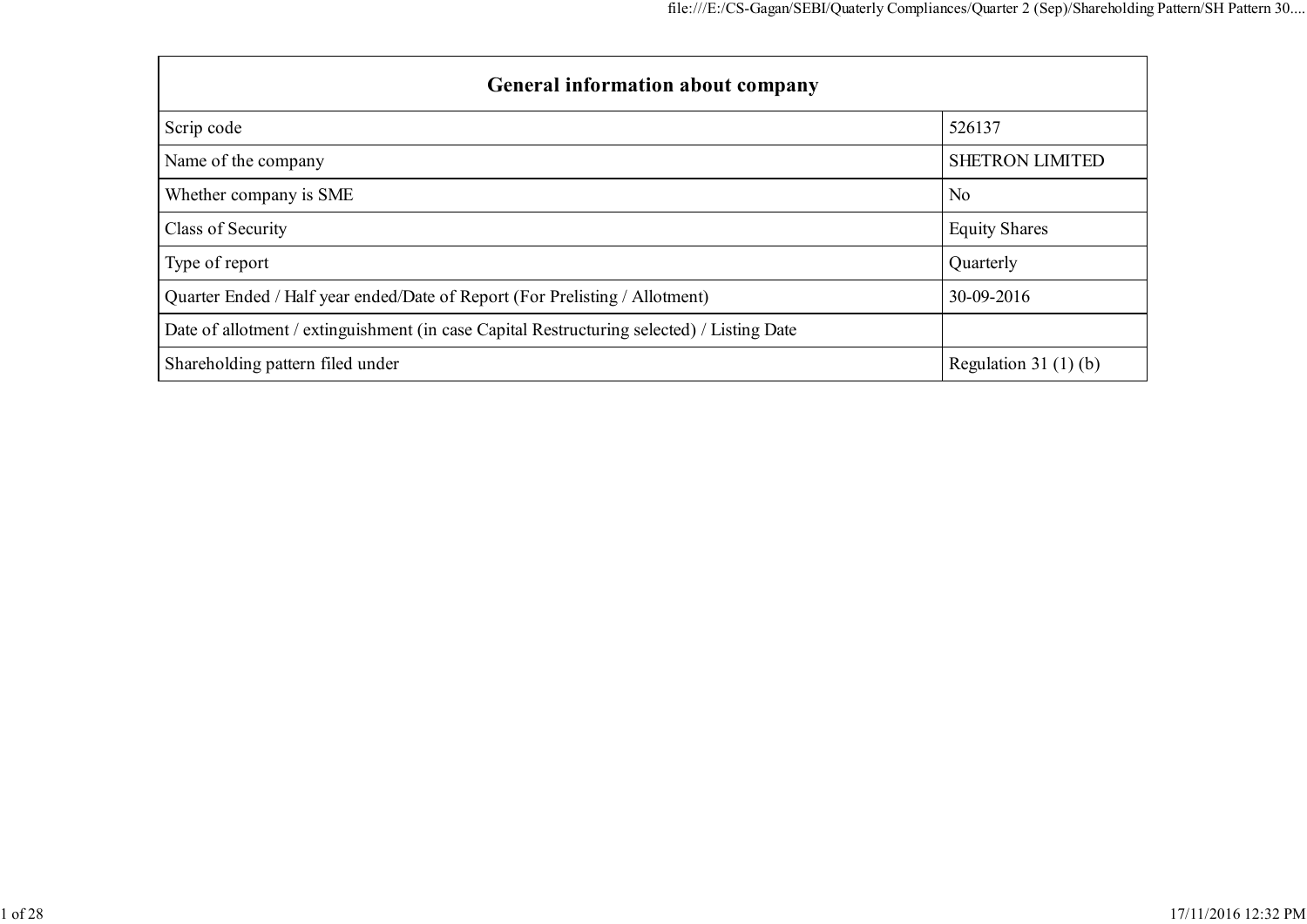| Sr. No.      | Particular                                                                             | Yes/No         |
|--------------|----------------------------------------------------------------------------------------|----------------|
|              | Whether the Listed Entity has issued any partly paid up shares?                        | N <sub>0</sub> |
|              | Whether the Listed Entity has issued any Convertible Securities?                       | N <sub>0</sub> |
|              | Whether the Listed Entity has issued any Warrants?                                     | N <sub>0</sub> |
|              | Whether the Listed Entity has any shares against which depository receipts are issued? | N <sub>0</sub> |
|              | Whether the Listed Entity has any shares in locked-in?                                 | N <sub>0</sub> |
| <sub>0</sub> | Whether any shares held by promoters are pledge or otherwise encumbered?               | Yes            |
|              | Whether company has equity shares with differential voting rights?                     | N <sub>0</sub> |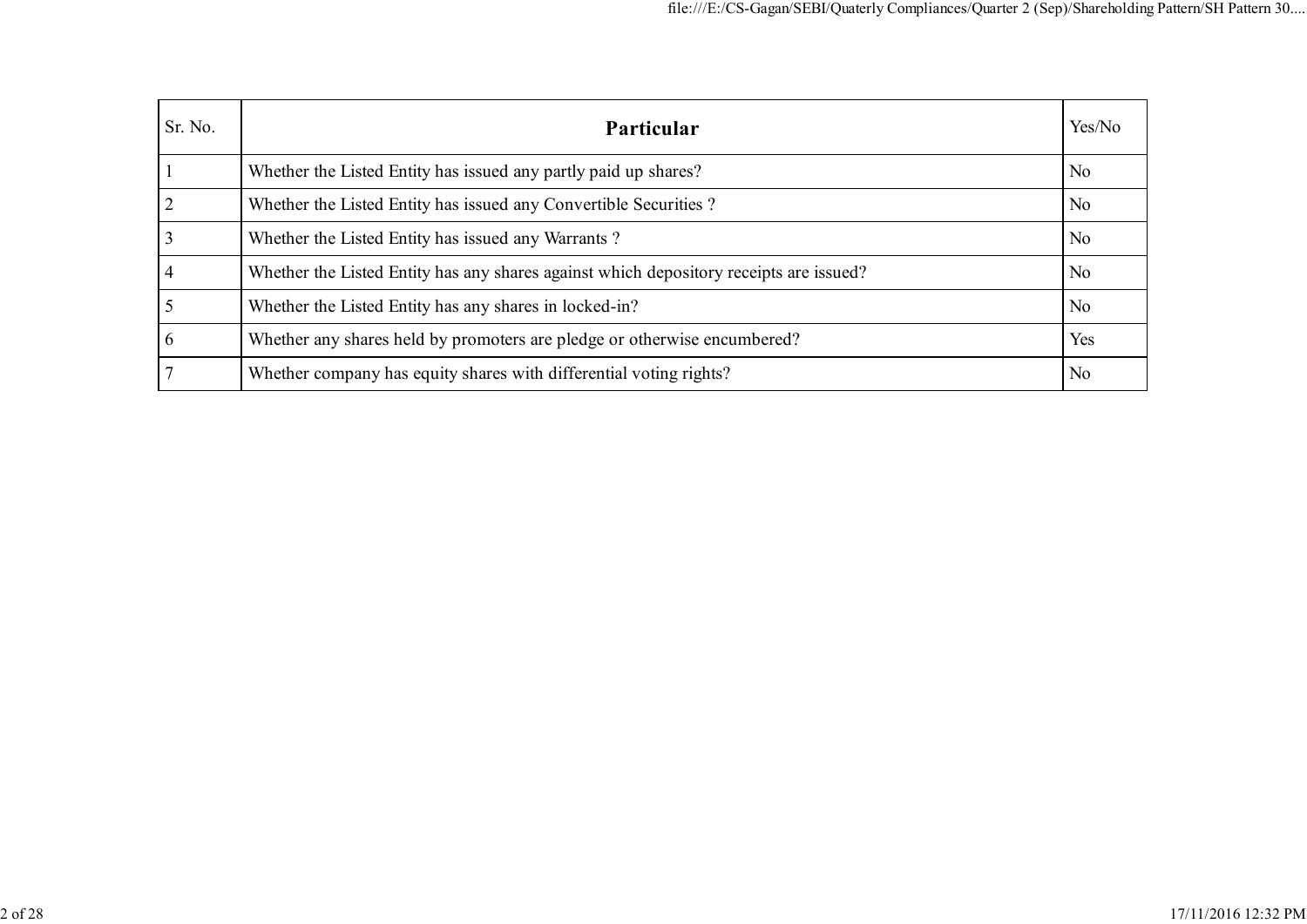|                 | Table I - Summary Statement holding of specified securities |                                  |                                   |                            |                          |                           |                                                  |                                                                  |               |         |                     |  |  |  |
|-----------------|-------------------------------------------------------------|----------------------------------|-----------------------------------|----------------------------|--------------------------|---------------------------|--------------------------------------------------|------------------------------------------------------------------|---------------|---------|---------------------|--|--|--|
|                 |                                                             |                                  | No. of                            | No. Of<br>Partly           | No. Of<br>shares         | Total nos.<br>shares held | Shareholding as<br>a % of total no.<br>of shares | Number of Voting Rights held in each<br>class of securities (IX) |               |         |                     |  |  |  |
| Category<br>(1) | Category of<br>shareholder<br>(II)                          | Nos. Of<br>shareholders<br>(III) | fully paid<br>up equity<br>shares | paid-up<br>equity          | underlying<br>Depository | $(VII) =$<br>$(IV)+(V)+$  | (calculated as<br>per SCRR,                      | No of Voting (XIV) Rights                                        |               |         | Total as a          |  |  |  |
|                 |                                                             |                                  | $\text{held (IV)}$                | shares<br>$\text{held}(V)$ | Receipts<br>(VI)         | (VI)                      | 1957) (VIII) As<br>$a\%$ of<br>$(A+B+C2)$        | Class eg:<br>$\boldsymbol{\mathrm{X}}$                           | Class<br>eg:y | Total   | $%$ of<br>$(A+B+C)$ |  |  |  |
| (A)             | Promoter &<br>Promoter<br>Group                             | 16                               | 5837557                           |                            |                          | 5837557                   | 64.84                                            | 5837557                                                          |               | 5837557 | 64.84               |  |  |  |
| (B)             | Public                                                      | 4615                             | 3165743                           |                            |                          | 3165743                   | 35.16                                            | 3165743                                                          |               | 3165743 | 35.16               |  |  |  |
| (C)             | Non<br>Promoter-<br>Non Public                              |                                  |                                   |                            |                          |                           |                                                  |                                                                  |               |         |                     |  |  |  |
| (C1)            | <b>Shares</b><br>underlying<br><b>DRs</b>                   |                                  |                                   |                            |                          |                           |                                                  |                                                                  |               |         |                     |  |  |  |
| (C2)            | Shares held<br>by<br>Employee<br><b>Trusts</b>              |                                  |                                   |                            |                          |                           |                                                  |                                                                  |               |         |                     |  |  |  |
|                 | Total                                                       | 4631                             | 9003300                           |                            |                          | 9003300                   | 100                                              | 9003300                                                          |               | 9003300 | 100                 |  |  |  |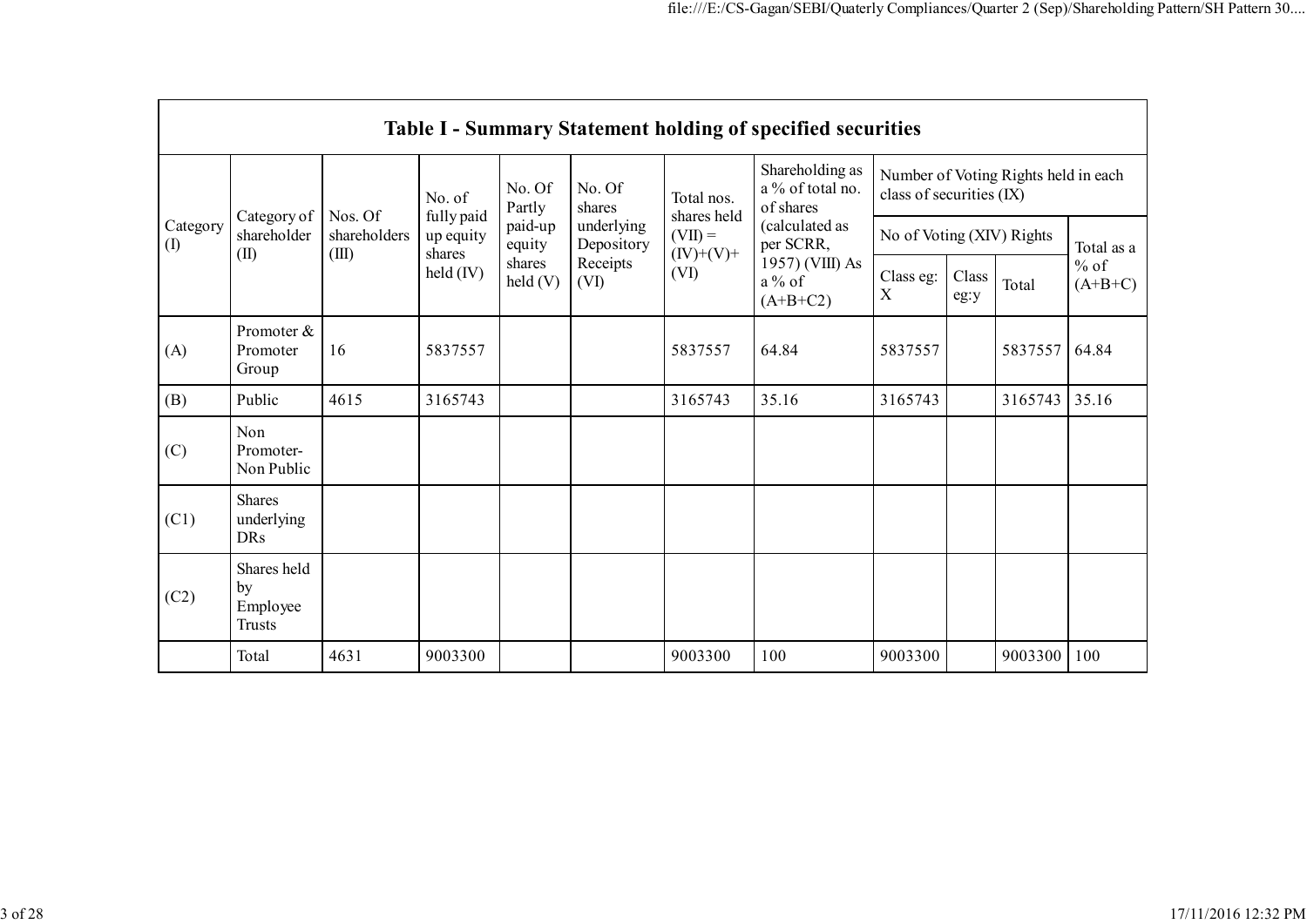|            | Table I - Summary Statement holding of specified securities |                                                                                          |                                                                             |                                                                                                                         |                                                                                                 |                                        |                                               |                                                                     |                                                |                                       |  |  |
|------------|-------------------------------------------------------------|------------------------------------------------------------------------------------------|-----------------------------------------------------------------------------|-------------------------------------------------------------------------------------------------------------------------|-------------------------------------------------------------------------------------------------|----------------------------------------|-----------------------------------------------|---------------------------------------------------------------------|------------------------------------------------|---------------------------------------|--|--|
| Category   | Category of<br>shareholder<br>(II)                          | No. Of<br><b>Shares</b><br>Underlying<br>Outstanding<br>convertible<br>securities<br>(X) | No. of<br><b>Shares</b><br>Underlying<br>Outstanding<br>Warrants<br>$(X_i)$ | No. Of<br><b>Shares</b><br>Underlying<br>Outstanding<br>convertible<br>securities and<br>No. Of<br>Warrants (Xi)<br>(a) | Shareholding,<br>as a $\%$<br>assuming full<br>conversion of<br>convertible<br>securities (as a | Number of<br>Locked in<br>shares (XII) |                                               | Number of<br>Shares pledged<br>or otherwise<br>encumbered<br>(XIII) |                                                | Number of<br>equity shares<br>held in |  |  |
| (1)<br>(A) |                                                             |                                                                                          |                                                                             |                                                                                                                         | percentage of<br>diluted share<br>capital) $(XI)$ =<br>$(VII)+(X)$ As a<br>$%$ of<br>$(A+B+C2)$ | No.<br>(a)                             | As a $%$<br>of total<br>Shares<br>held<br>(b) | No. $(a)$                                                           | As a $\%$<br>of total<br>Shares<br>held<br>(b) | dematerialized<br>form (XIV)          |  |  |
|            | Promoter &<br>Promoter<br>Group                             |                                                                                          |                                                                             |                                                                                                                         | 64.84                                                                                           |                                        |                                               | 475815                                                              | 8.15                                           | 5837457                               |  |  |
| (B)        | Public                                                      |                                                                                          |                                                                             |                                                                                                                         | 35.16                                                                                           |                                        |                                               |                                                                     |                                                | 2821510                               |  |  |
| (C)        | Non<br>Promoter-<br>Non Public                              |                                                                                          |                                                                             |                                                                                                                         |                                                                                                 |                                        |                                               |                                                                     |                                                |                                       |  |  |
| (C1)       | <b>Shares</b><br>underlying<br><b>DRs</b>                   |                                                                                          |                                                                             |                                                                                                                         |                                                                                                 |                                        |                                               |                                                                     |                                                |                                       |  |  |
| (C2)       | Shares held<br>by<br>Employee<br><b>Trusts</b>              |                                                                                          |                                                                             |                                                                                                                         |                                                                                                 |                                        |                                               |                                                                     |                                                |                                       |  |  |
|            | Total                                                       |                                                                                          |                                                                             |                                                                                                                         | 100                                                                                             |                                        |                                               | 475815                                                              | 5.28                                           | 8658967                               |  |  |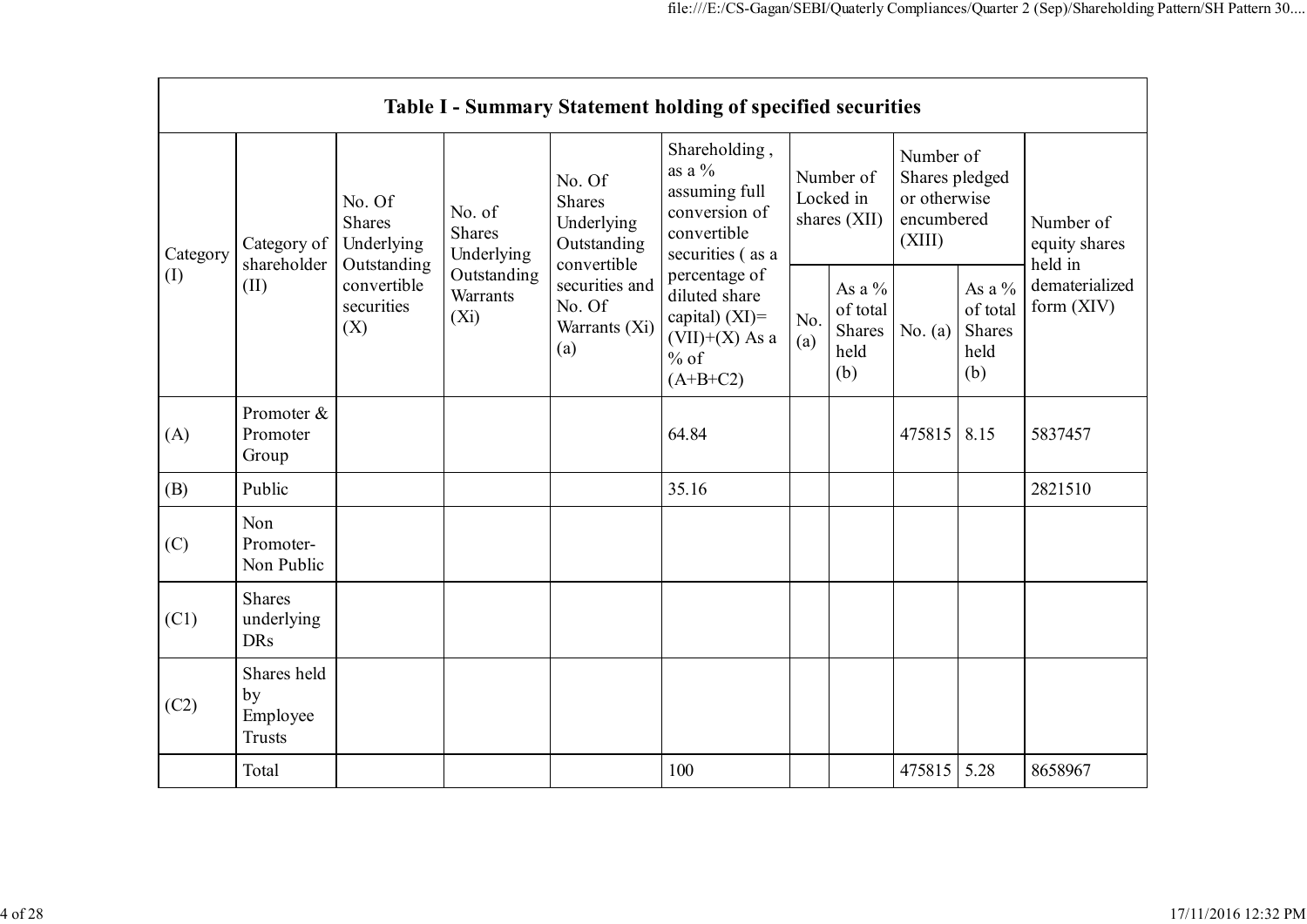|                                                               | Table II - Statement showing shareholding pattern of the Promoter and Promoter Group |                                  |                                   |                             |                          |                      |                                                                                  |                                                                  |               |         |                                 |  |
|---------------------------------------------------------------|--------------------------------------------------------------------------------------|----------------------------------|-----------------------------------|-----------------------------|--------------------------|----------------------|----------------------------------------------------------------------------------|------------------------------------------------------------------|---------------|---------|---------------------------------|--|
|                                                               |                                                                                      |                                  | No. of                            | No. Of<br>Partly            | No. Of<br>shares         | Total nos.<br>shares | Shareholding<br>as a % of<br>total no. of                                        | Number of Voting Rights held in<br>each class of securities (IX) |               |         |                                 |  |
| Sr.                                                           | Category & Name<br>of the<br>Shareholders (I)                                        | Nos. Of<br>shareholders<br>(III) | fully paid<br>up equity<br>shares | paid-up<br>equity<br>shares | underlying<br>Depository | held (VII)           | shares<br>(calculated as<br>per SCRR,<br>1957) (VIII)<br>As a % of<br>$(A+B+C2)$ | No of Voting (XIV) Rights                                        |               |         | Total<br>as a $\%$              |  |
|                                                               |                                                                                      |                                  | held (IV)                         | held<br>(V)                 | Receipts<br>(VI)         | $(IV)+(V)+$<br>(VI)  |                                                                                  | Class eg:<br>$\mathbf X$                                         | Class<br>eg:y | Total   | of<br>Total<br>Voting<br>rights |  |
| $\Lambda$                                                     | Table II - Statement showing shareholding pattern of the Promoter and Promoter Group |                                  |                                   |                             |                          |                      |                                                                                  |                                                                  |               |         |                                 |  |
| (1)                                                           | Indian                                                                               |                                  |                                   |                             |                          |                      |                                                                                  |                                                                  |               |         |                                 |  |
| (a)                                                           | Individuals/Hindu<br>undivided Family                                                | 9                                | 2006037                           |                             |                          | 2006037              | 22.28                                                                            | 2006037                                                          |               | 2006037 | 22.28                           |  |
| (d)                                                           | Any Other<br>(specify)                                                               | 5                                | 3749887                           |                             |                          | 3749887              | 41.65                                                                            | 3749887                                                          |               | 3749887 | 41.65                           |  |
| Sub-Total<br>(A)(1)                                           |                                                                                      | 14                               | 5755924                           |                             |                          | 5755924              | 63.93                                                                            | 5755924                                                          |               | 5755924 | 63.93                           |  |
| (2)                                                           | Foreign                                                                              |                                  |                                   |                             |                          |                      |                                                                                  |                                                                  |               |         |                                 |  |
| (a)                                                           | Individuals<br>(NonResident<br>Individuals/<br>Foreign<br>Individuals)               | $\overline{2}$                   | 81633                             |                             |                          | 81633                | 0.91                                                                             | 81633                                                            |               | 81633   | 0.91                            |  |
| Sub-Total<br>(A)(2)                                           |                                                                                      | $\overline{2}$                   | 81633                             |                             |                          | 81633                | 0.91                                                                             | 81633                                                            |               | 81633   | 0.91                            |  |
| Total<br>Shareholding<br>of Promoter<br>and Promoter<br>Group |                                                                                      | 16                               | 5837557                           |                             |                          | 5837557              | 64.84                                                                            | 5837557                                                          |               | 5837557 | 64.84                           |  |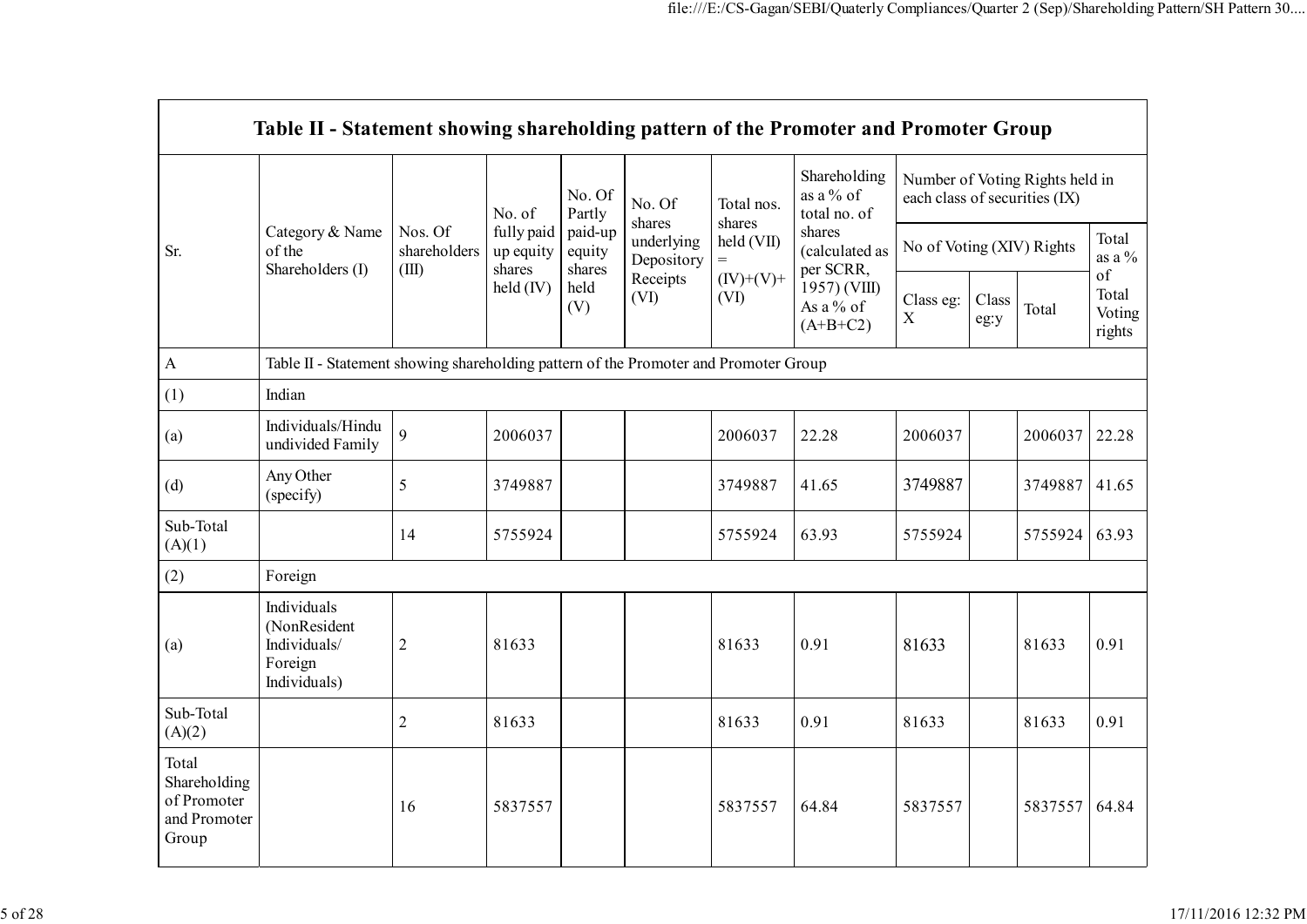| $(A)=(A)$<br>$(1)+(A)(2)$                                                      |                                                                                                                     |              |         |  |         |                  |         |         |                  |
|--------------------------------------------------------------------------------|---------------------------------------------------------------------------------------------------------------------|--------------|---------|--|---------|------------------|---------|---------|------------------|
| $\, {\bf B}$                                                                   | Table III - Statement showing shareholding pattern of the Public shareholder                                        |              |         |  |         |                  |         |         |                  |
| (1)                                                                            | Institutions                                                                                                        |              |         |  |         |                  |         |         |                  |
| (a)                                                                            | Mutual Funds                                                                                                        | $\mathbf{1}$ | 100     |  | 100     | $\boldsymbol{0}$ | 100     | 100     | $\boldsymbol{0}$ |
| Sub-Total<br>(B)(1)                                                            |                                                                                                                     | 1            | 100     |  | 100     | $\boldsymbol{0}$ | 100     | 100     | $\boldsymbol{0}$ |
| (3)                                                                            | Non-institutions                                                                                                    |              |         |  |         |                  |         |         |                  |
| (a(i))                                                                         | Individuals -<br>i.Individual<br>shareholders<br>holding nominal<br>share capital up to<br>Rs. 2 lakhs.             | 4500         | 1746335 |  | 1746335 | 19.4             | 1746335 | 1746335 | 19.4             |
| (a(ii))                                                                        | Individuals - ii.<br>Individual<br>shareholders<br>holding nominal<br>share capital in<br>excess of Rs. 2<br>lakhs. | 10           | 892481  |  | 892481  | 9.91             | 892481  | 892481  | 9.91             |
| (b)                                                                            | NBFCs registered<br>with RBI                                                                                        | $\mathbf{1}$ | 500     |  | 500     | 0.01             | 500     | 500     | 0.01             |
| (e)                                                                            | Any Other<br>(specify)                                                                                              | 103          | 526327  |  | 526327  | 5.85             | 526327  | 526327  | 5.85             |
| Sub-Total<br>(B)(3)                                                            |                                                                                                                     | 4614         | 3165643 |  | 3165643 | 35.16            | 3165643 | 3165643 | 35.16            |
| <b>Total Public</b><br>Shareholding<br>$(B)= (B)$<br>$(1)+(B)$<br>$(2)+(B)(3)$ |                                                                                                                     | 4615         | 3165743 |  | 3165743 | 35.16            | 3165743 | 3165743 | 35.16            |
| $\mathsf C$                                                                    | Table IV - Statement showing shareholding pattern of the Non Promoter- Non Public shareholder                       |              |         |  |         |                  |         |         |                  |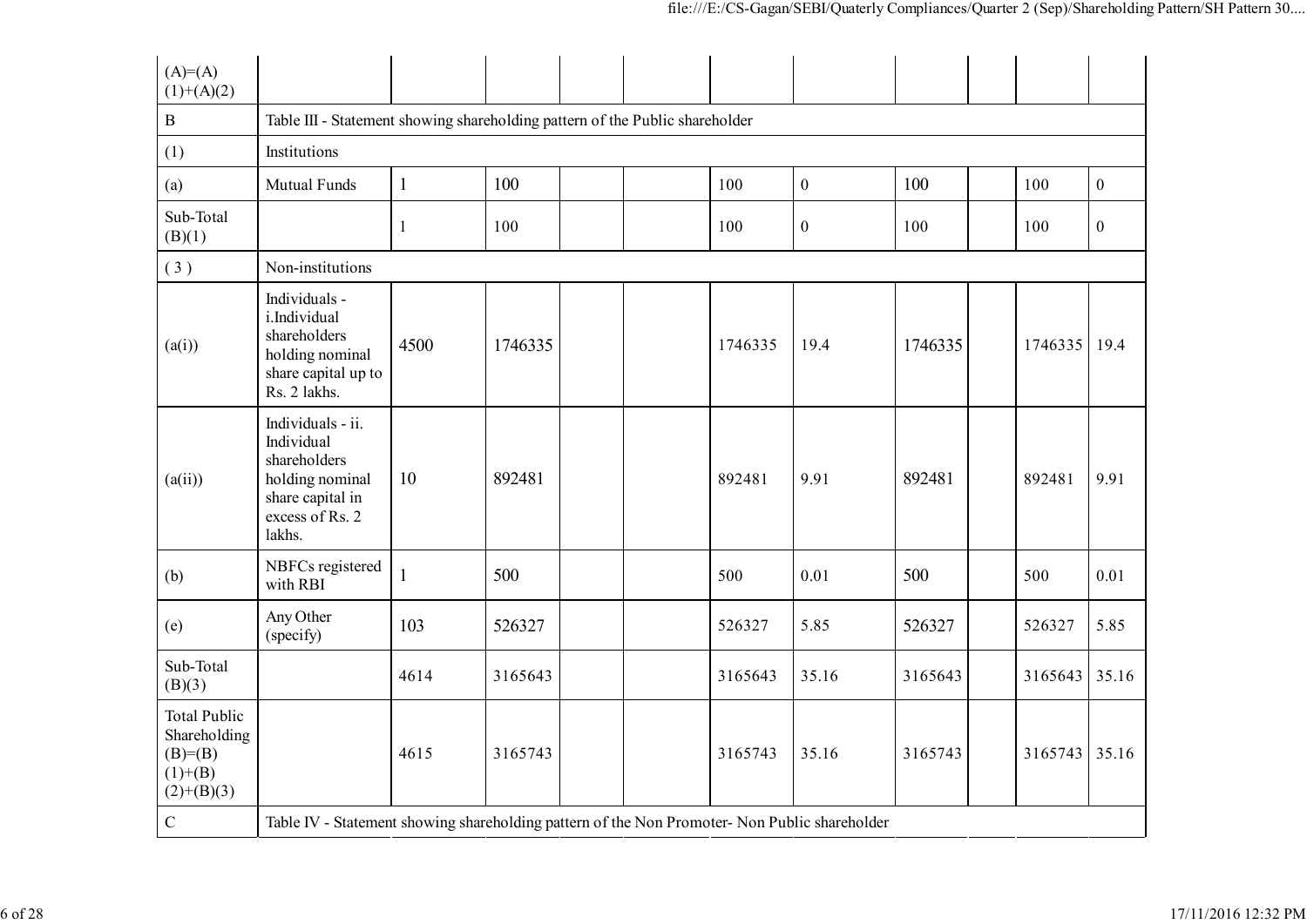| Total $\mathfrak{c}$<br>$A+B+C2$ | 4631 | 9003300 |  | 9003300 | 100 | 9003300 | 9003300 | 100 |
|----------------------------------|------|---------|--|---------|-----|---------|---------|-----|
| Total<br>$(A+B+C)$               | 4631 | 9003300 |  | 9003300 | 100 | 9003300 | 9003300 | 100 |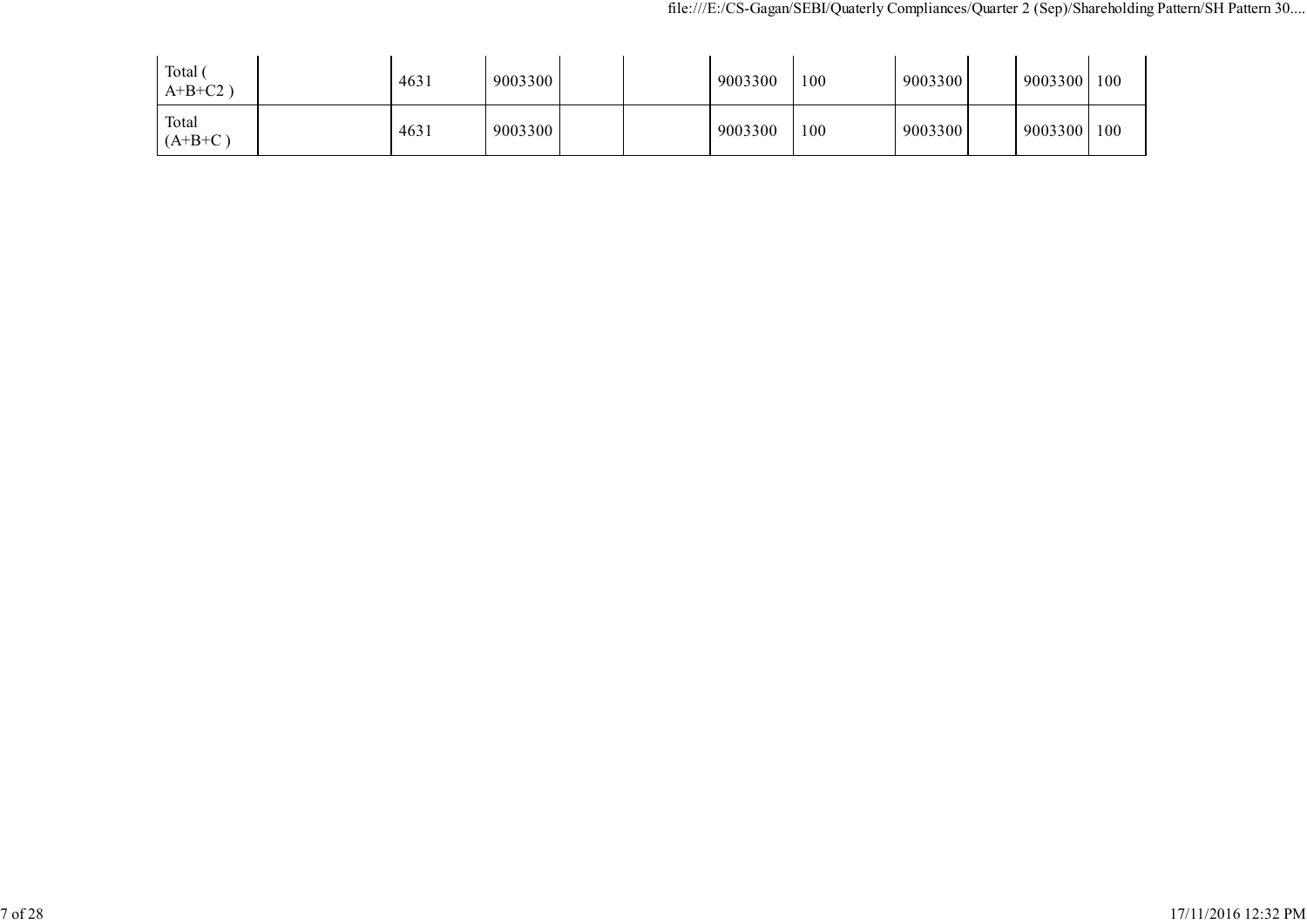|                                                                                        |                                                                                         |                                       |                                                           | Table II - Statement showing shareholding pattern of the Promoter and Promoter Group                                                                                                  |                                          |                                                    |                                                                     |                                                   |                                       |  |  |
|----------------------------------------------------------------------------------------|-----------------------------------------------------------------------------------------|---------------------------------------|-----------------------------------------------------------|---------------------------------------------------------------------------------------------------------------------------------------------------------------------------------------|------------------------------------------|----------------------------------------------------|---------------------------------------------------------------------|---------------------------------------------------|---------------------------------------|--|--|
| Sr.                                                                                    | No. Of<br><b>Shares</b><br>Underlying<br>Outstanding<br>convertible<br>securities $(X)$ | No. of<br><b>Shares</b><br>Underlying | No. Of Shares<br>Underlying<br>Outstanding<br>convertible | Shareholding, as<br>a % assuming full<br>conversion of<br>convertible<br>securities (as a<br>percentage of<br>diluted share<br>capital) $(XI)$ =<br>(VII)+(X) As a %<br>of $(A+B+C2)$ | Number of<br>Locked in<br>shares $(XII)$ |                                                    | Number of<br>Shares pledged<br>or otherwise<br>encumbered<br>(XIII) |                                                   | Number of<br>equity shares<br>held in |  |  |
| $\mathbf{A}$                                                                           |                                                                                         | Outstanding<br>Warrants (Xi)          | securities and<br>No. Of<br>Warrants (Xi)<br>(a)          |                                                                                                                                                                                       | No.<br>(a)                               | As a %<br>of total<br><b>Shares</b><br>held<br>(b) | No. $(a)$                                                           | As a $\%$<br>of total<br><b>Shares</b><br>held(b) | dematerialized<br>form (XIV)          |  |  |
|                                                                                        |                                                                                         |                                       |                                                           | Table II - Statement showing shareholding pattern of the Promoter and Promoter Group                                                                                                  |                                          |                                                    |                                                                     |                                                   |                                       |  |  |
| (1)                                                                                    | Indian                                                                                  |                                       |                                                           |                                                                                                                                                                                       |                                          |                                                    |                                                                     |                                                   |                                       |  |  |
| (a)                                                                                    |                                                                                         |                                       |                                                           | 22.28                                                                                                                                                                                 |                                          |                                                    | 375815                                                              | 18.73                                             | 2006037                               |  |  |
| (d)                                                                                    |                                                                                         |                                       |                                                           | 41.65                                                                                                                                                                                 |                                          |                                                    | 100000                                                              | 2.67                                              | 3749887                               |  |  |
| Sub-Total<br>(A)(1)                                                                    |                                                                                         |                                       |                                                           | 63.93                                                                                                                                                                                 |                                          |                                                    | 475815                                                              | 8.27                                              | 5755924                               |  |  |
| (2)                                                                                    | Foreign                                                                                 |                                       |                                                           |                                                                                                                                                                                       |                                          |                                                    |                                                                     |                                                   |                                       |  |  |
| (a)                                                                                    |                                                                                         |                                       |                                                           | 0.91                                                                                                                                                                                  |                                          |                                                    | $\overline{0}$                                                      | $\mathbf{0}$                                      | 81533                                 |  |  |
| Sub-Total<br>(A)(2)                                                                    |                                                                                         |                                       |                                                           | 0.91                                                                                                                                                                                  |                                          |                                                    | $\boldsymbol{0}$                                                    | $\mathbf{0}$                                      | 81533                                 |  |  |
| Total<br>Shareholding<br>of Promoter<br>and Promoter<br>Group $(A)=A)$<br>$(1)+(A)(2)$ |                                                                                         |                                       |                                                           | 64.84                                                                                                                                                                                 |                                          |                                                    | 475815                                                              | 8.15                                              | 5837457                               |  |  |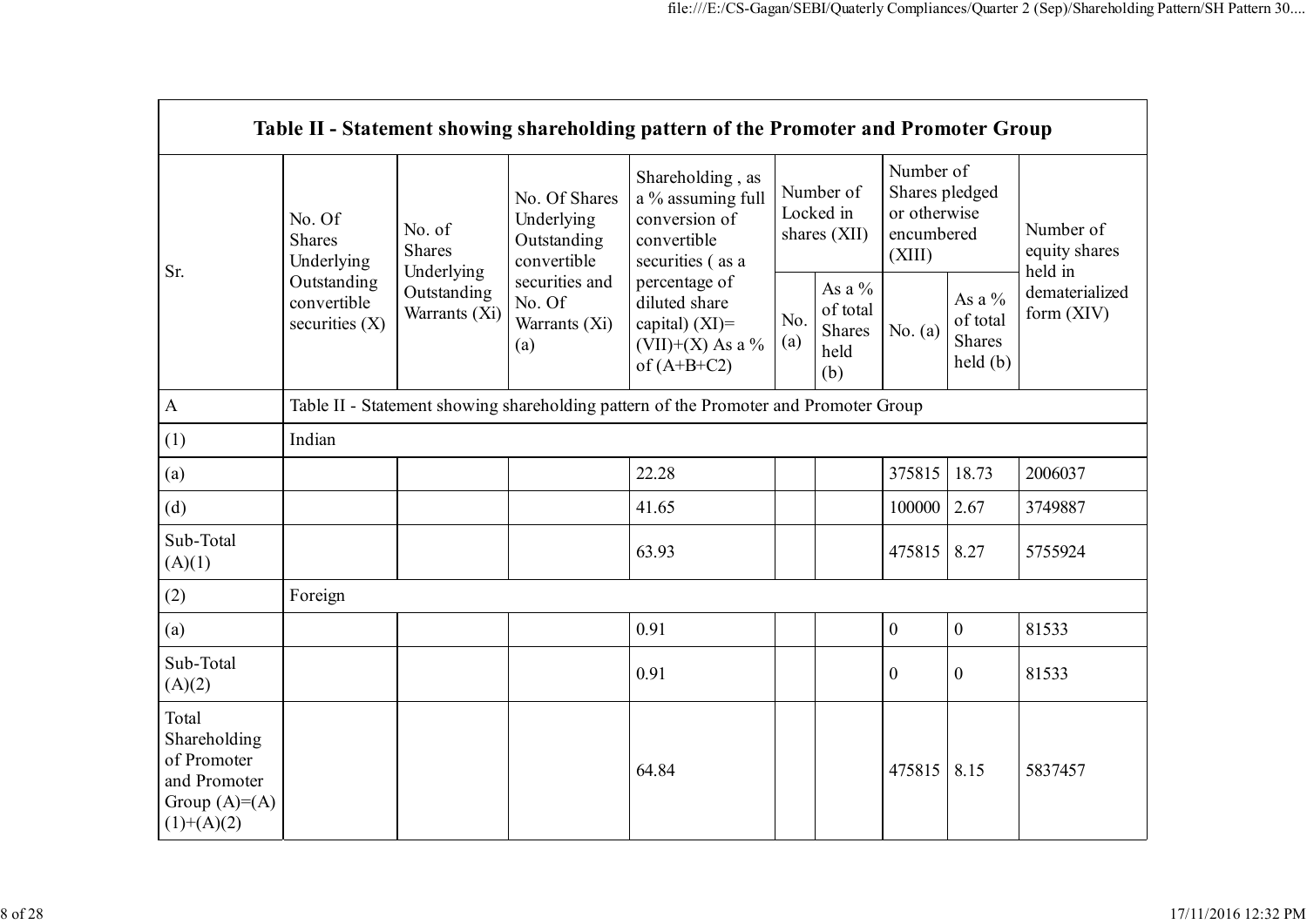| $\boldsymbol{B}$                                                         | Table III - Statement showing shareholding pattern of the Public shareholder |  |  |                                                                                               |  |  |        |      |                  |  |
|--------------------------------------------------------------------------|------------------------------------------------------------------------------|--|--|-----------------------------------------------------------------------------------------------|--|--|--------|------|------------------|--|
| (1)                                                                      | Institutions                                                                 |  |  |                                                                                               |  |  |        |      |                  |  |
| (a)                                                                      |                                                                              |  |  | $\boldsymbol{0}$                                                                              |  |  |        |      | $\boldsymbol{0}$ |  |
| Sub-Total<br>(B)(1)                                                      |                                                                              |  |  | $\boldsymbol{0}$                                                                              |  |  |        |      | $\boldsymbol{0}$ |  |
| (3)                                                                      | Non-institutions                                                             |  |  |                                                                                               |  |  |        |      |                  |  |
| (a(i))                                                                   |                                                                              |  |  | 19.4                                                                                          |  |  |        |      | 1527802          |  |
| (a(ii))                                                                  |                                                                              |  |  | 9.91                                                                                          |  |  |        |      | 867881           |  |
| (b)                                                                      |                                                                              |  |  | 0.01                                                                                          |  |  |        |      | 500              |  |
| (e)                                                                      |                                                                              |  |  | 5.85                                                                                          |  |  |        |      | 425327           |  |
| Sub-Total<br>(B)(3)                                                      |                                                                              |  |  | 35.16                                                                                         |  |  |        |      | 2821510          |  |
| <b>Total Public</b><br>Shareholding<br>$(B)= (B)(1)+(B)$<br>$(2)+(B)(3)$ |                                                                              |  |  | 35.16                                                                                         |  |  |        |      | 2821510          |  |
| $\mathcal{C}$                                                            |                                                                              |  |  | Table IV - Statement showing shareholding pattern of the Non Promoter- Non Public shareholder |  |  |        |      |                  |  |
| Total (<br>$A+B+C2$ )                                                    |                                                                              |  |  | 100                                                                                           |  |  |        |      | 8658967          |  |
| Total $(A+B+C)$                                                          |                                                                              |  |  | 100                                                                                           |  |  | 475815 | 5.28 | 8658967          |  |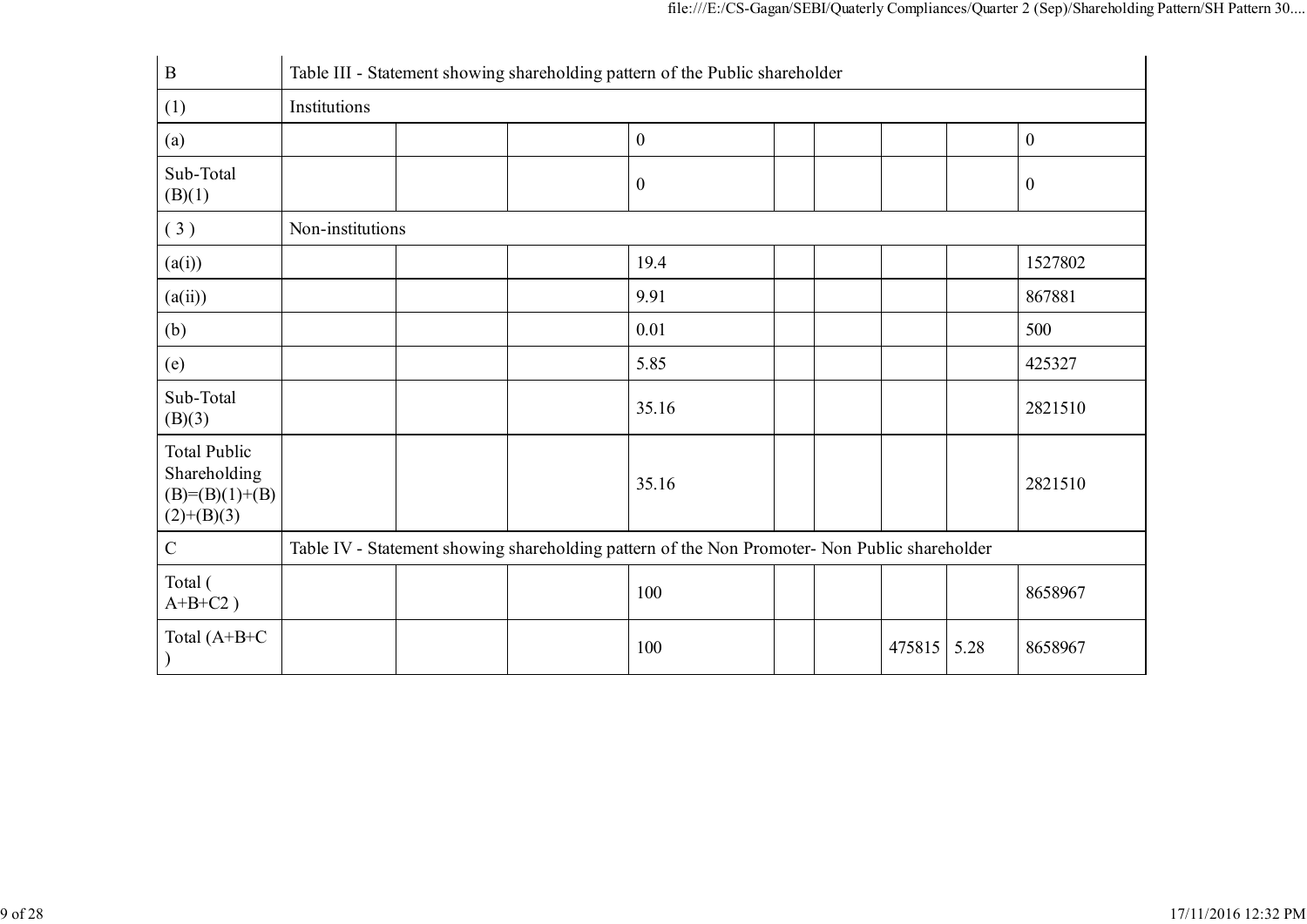|                                                                                                                      | <b>Individuals/Hindu undivided Family</b>          |                                                 |                                                 |                                                 |                                                |                                                 |                                                 |  |  |  |  |  |  |
|----------------------------------------------------------------------------------------------------------------------|----------------------------------------------------|-------------------------------------------------|-------------------------------------------------|-------------------------------------------------|------------------------------------------------|-------------------------------------------------|-------------------------------------------------|--|--|--|--|--|--|
| Searial No.                                                                                                          | 1                                                  | $\overline{2}$                                  | $\overline{3}$                                  | $\overline{4}$                                  | 5                                              | 6                                               | $\overline{7}$                                  |  |  |  |  |  |  |
| Name of the<br>Shareholders (I)                                                                                      | <b>DAKSHRAJ</b><br><b>DIWAKAR</b><br><b>SHETTY</b> | <b>DHANIKA</b><br><b>KARTIK</b><br><b>NAYAK</b> | <b>DIWAKAR</b><br><b>SANKU</b><br><b>SHETTY</b> | <b>KARTIK</b><br><b>MANOHAR</b><br><b>NAYAK</b> | <b>NIKSHA</b><br><b>KARTIK</b><br><b>NAYAK</b> | <b>PRAVEEN</b><br><b>VITTAL</b><br><b>MALLY</b> | <b>RAKSHA</b><br><b>PRAVEEN</b><br><b>MALLY</b> |  |  |  |  |  |  |
| PAN $(II)$                                                                                                           | ARRPS0523L                                         | AFAPN6267K                                      | AAJPS9636B                                      | ABEPN0021D                                      | AAKPS5415M                                     | AANPM3902G                                      | AAKPS5416J                                      |  |  |  |  |  |  |
| No. of fully paid up<br>equity shares held<br>(IV)                                                                   | 276250                                             | 3700                                            | 410294                                          | 28700                                           | 297010                                         | 44095                                           | 299020                                          |  |  |  |  |  |  |
| No. Of Partly<br>paid-up equity<br>shares held (V)                                                                   |                                                    |                                                 |                                                 |                                                 |                                                |                                                 |                                                 |  |  |  |  |  |  |
| No. Of shares<br>underlying<br>Depository<br>Receipts (VI)                                                           |                                                    |                                                 |                                                 |                                                 |                                                |                                                 |                                                 |  |  |  |  |  |  |
| Total nos. shares<br>$\text{held}(\text{VII}) =$<br>$(IV)+(V)+(VI)$                                                  | 276250                                             | 3700                                            | 410294                                          | 28700                                           | 297010                                         | 44095                                           | 299020                                          |  |  |  |  |  |  |
| Shareholding as a<br>% of total no. of<br>shares (calculated<br>as per SCRR,<br>1957) (VIII) As a<br>% of $(A+B+C2)$ | 3.07                                               | 0.04                                            | 4.56                                            | 0.32                                            | 3.3                                            | 0.49                                            | 3.32                                            |  |  |  |  |  |  |
| Number of Voting Rights held in each class of securities (IX)                                                        |                                                    |                                                 |                                                 |                                                 |                                                |                                                 |                                                 |  |  |  |  |  |  |
| Class eg:X                                                                                                           | 276250                                             | 3700                                            | 410294                                          | 28700                                           | 297010                                         | 44095                                           | 299020                                          |  |  |  |  |  |  |
| Class eg:y                                                                                                           |                                                    |                                                 |                                                 |                                                 |                                                |                                                 |                                                 |  |  |  |  |  |  |
| Total                                                                                                                | 276250                                             | 3700                                            | 410294                                          | 28700                                           | 297010                                         | 44095                                           | 299020                                          |  |  |  |  |  |  |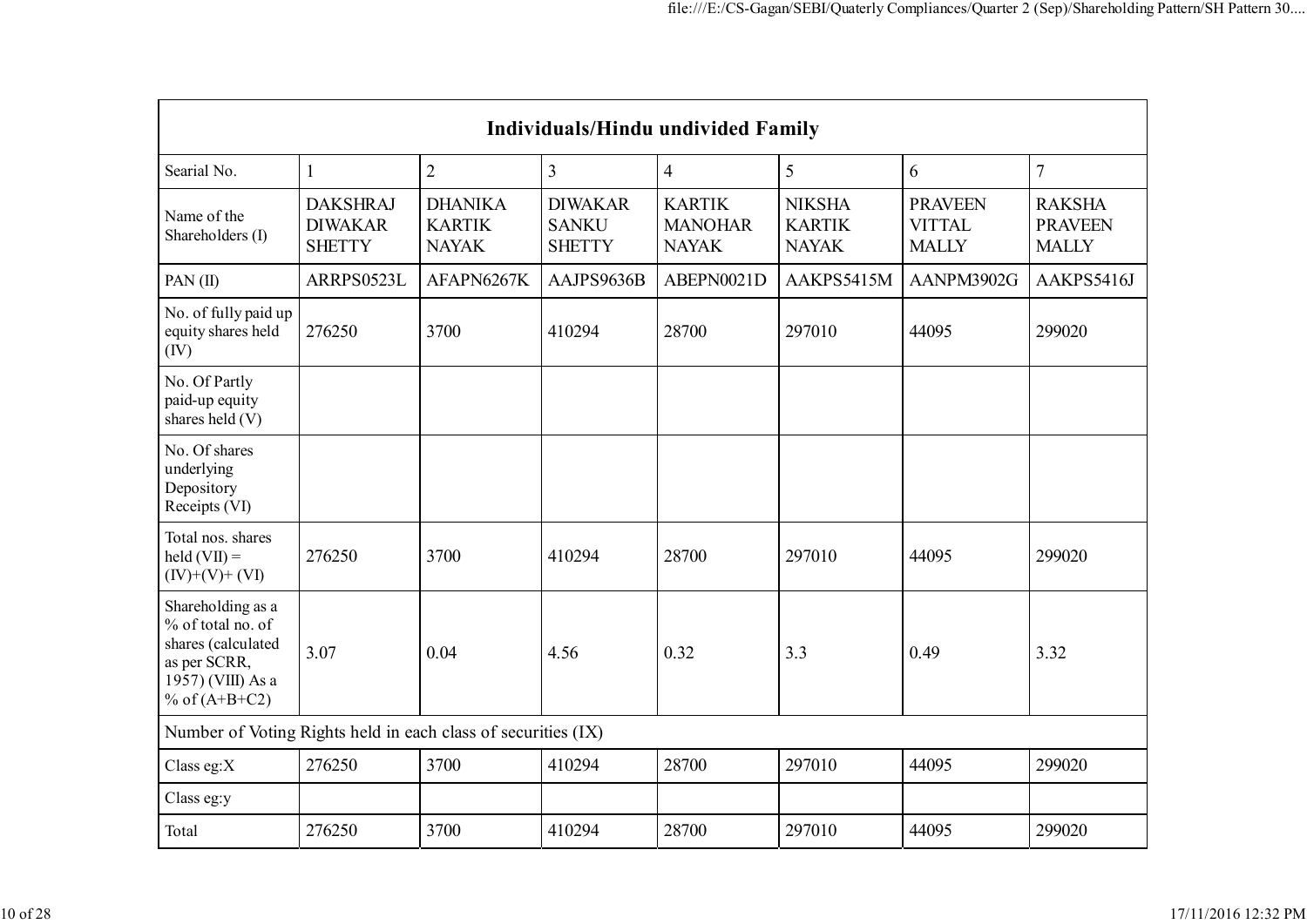| Total as a % of<br>Total Voting rights                                                                                                                                                   | 3.07             | 0.04             | 4.56   | 0.32             | 3.3              | 0.49             | 3.32             |  |  |  |
|------------------------------------------------------------------------------------------------------------------------------------------------------------------------------------------|------------------|------------------|--------|------------------|------------------|------------------|------------------|--|--|--|
| No. Of Shares<br>Underlying<br>Outstanding<br>convertible<br>securities $(X)$                                                                                                            |                  |                  |        |                  |                  |                  |                  |  |  |  |
| No. of Shares<br>Underlying<br>Outstanding<br>Warrants (Xi)                                                                                                                              |                  |                  |        |                  |                  |                  |                  |  |  |  |
| No. Of Shares<br>Underlying<br>Outstanding<br>convertible<br>securities and No.<br>Of Warrants (Xi)<br>(a)                                                                               |                  |                  |        |                  |                  |                  |                  |  |  |  |
| Shareholding, as a<br>% assuming full<br>conversion of<br>convertible<br>securities (as a<br>percentage of<br>diluted share<br>capital) (XI)=<br>$(VII)+(Xi)(a)$ As a<br>% of $(A+B+C2)$ | 3.07             | 0.04             | 4.56   | 0.32             | 3.3              | 0.49             | 3.32             |  |  |  |
| Number of Locked in shares (XII)                                                                                                                                                         |                  |                  |        |                  |                  |                  |                  |  |  |  |
| No. (a)                                                                                                                                                                                  |                  |                  |        |                  |                  |                  |                  |  |  |  |
| As a % of total<br>Shares held (b)                                                                                                                                                       |                  |                  |        |                  |                  |                  |                  |  |  |  |
| Number of Shares pledged or otherwise encumbered (XIII)                                                                                                                                  |                  |                  |        |                  |                  |                  |                  |  |  |  |
| No. (a)                                                                                                                                                                                  | $\boldsymbol{0}$ | $\boldsymbol{0}$ | 375815 | $\boldsymbol{0}$ | $\boldsymbol{0}$ | $\boldsymbol{0}$ | $\boldsymbol{0}$ |  |  |  |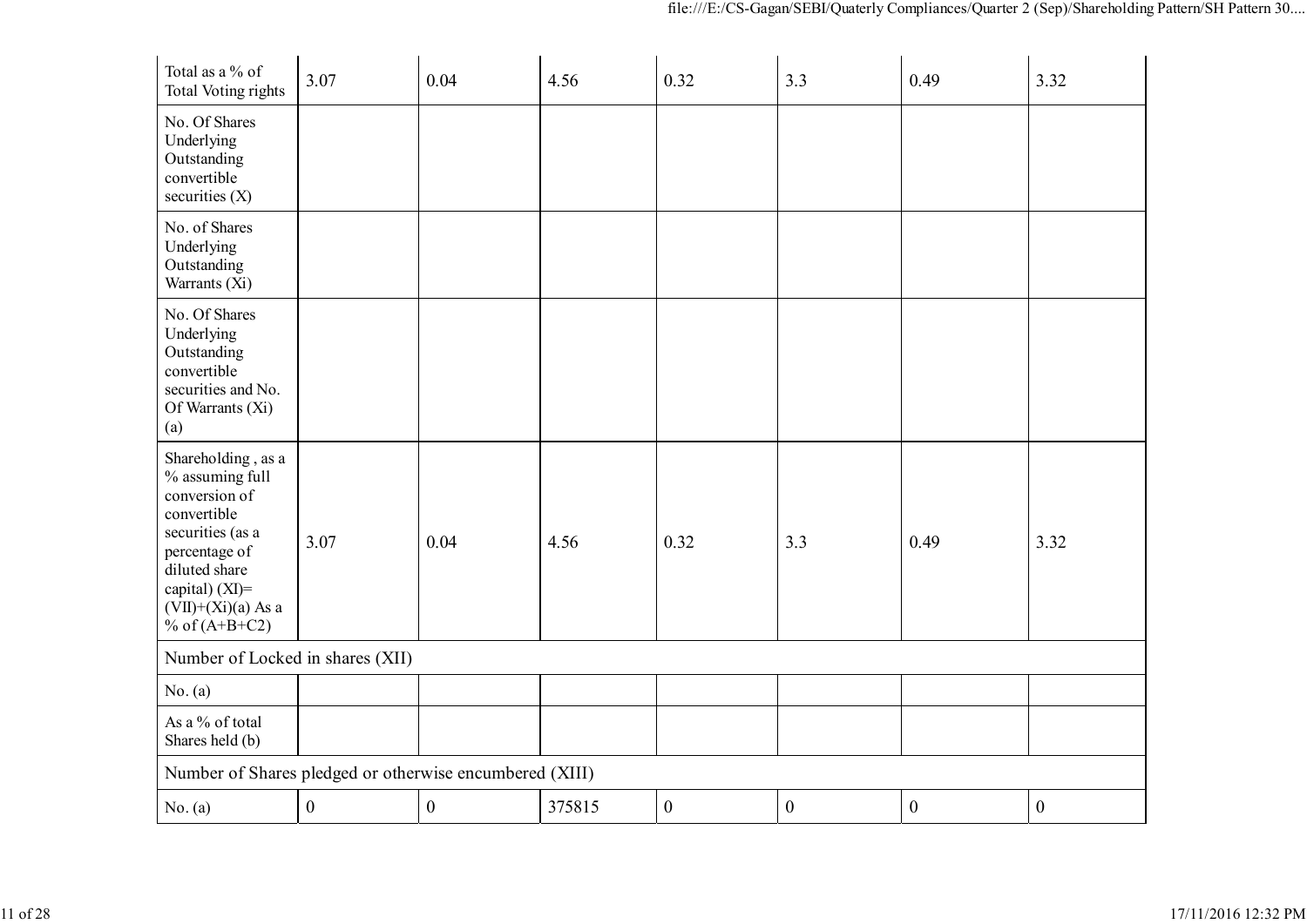| As a % of total<br>Shares held (b)                                   | 0                            | $\boldsymbol{0}$ | 91.6   | $\boldsymbol{0}$ | $\boldsymbol{0}$ | V     | $\theta$ |  |  |
|----------------------------------------------------------------------|------------------------------|------------------|--------|------------------|------------------|-------|----------|--|--|
| Number of equity<br>shares held in<br>dematerialized<br>form $(XIV)$ | 276250                       | 3700             | 410294 | 28700            | 297010           | 44095 | 299020   |  |  |
|                                                                      | Reason for not providing PAN |                  |        |                  |                  |       |          |  |  |
| Reason for not<br>providing PAN                                      |                              |                  |        |                  |                  |       |          |  |  |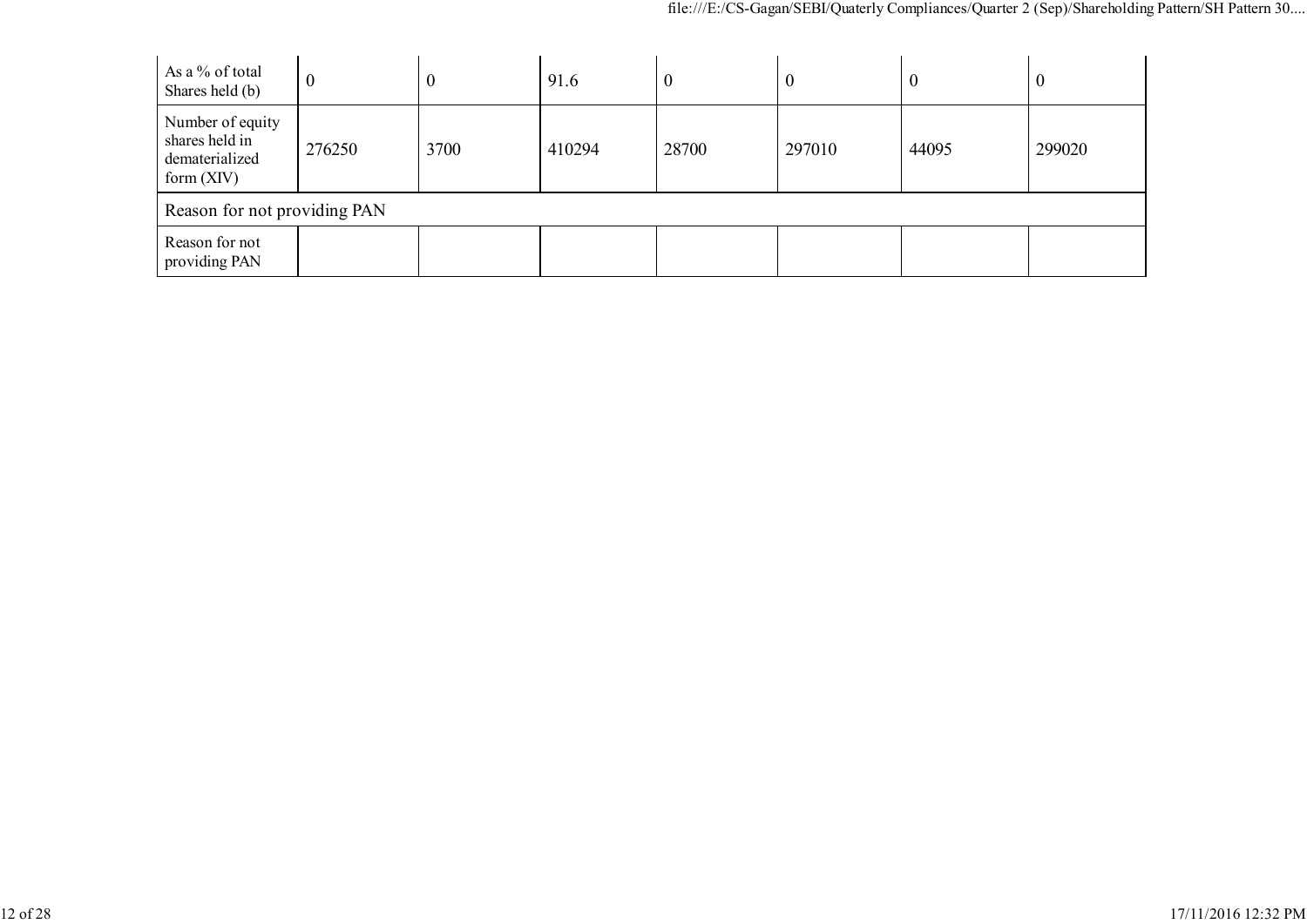| <b>Individuals/Hindu undivided Family</b>                                                                            |                                                               |                      |                       |  |  |
|----------------------------------------------------------------------------------------------------------------------|---------------------------------------------------------------|----------------------|-----------------------|--|--|
| Searial No.                                                                                                          | 8                                                             | 9                    |                       |  |  |
| Name of the<br>Shareholders (I)                                                                                      | YASHODA DIWAKAR SHETTY                                        | <b>ANITA PICARDO</b> | Click here to go back |  |  |
| PAN(II)                                                                                                              | AAQPS4696E                                                    | AABPP9447P           | Total                 |  |  |
| No. of fully paid up<br>equity shares held<br>(IV)                                                                   | 308640                                                        | 338328               | 2006037               |  |  |
| No. Of Partly<br>paid-up equity<br>shares held (V)                                                                   |                                                               |                      |                       |  |  |
| No. Of shares<br>underlying<br>Depository<br>Receipts (VI)                                                           |                                                               |                      |                       |  |  |
| Total nos. shares<br>$\text{held}(\text{VII}) =$<br>$(IV)+(V)+(VI)$                                                  | 308640                                                        | 338328               | 2006037               |  |  |
| Shareholding as a<br>% of total no. of<br>shares (calculated<br>as per SCRR,<br>1957) (VIII) As a<br>% of $(A+B+C2)$ | 3.43                                                          | 3.76                 | 22.28                 |  |  |
|                                                                                                                      | Number of Voting Rights held in each class of securities (IX) |                      |                       |  |  |
| Class eg:X                                                                                                           | 308640                                                        | 338328               | 2006037               |  |  |
| Class eg:y                                                                                                           |                                                               |                      |                       |  |  |
| Total                                                                                                                | 308640                                                        | 338328               | 2006037               |  |  |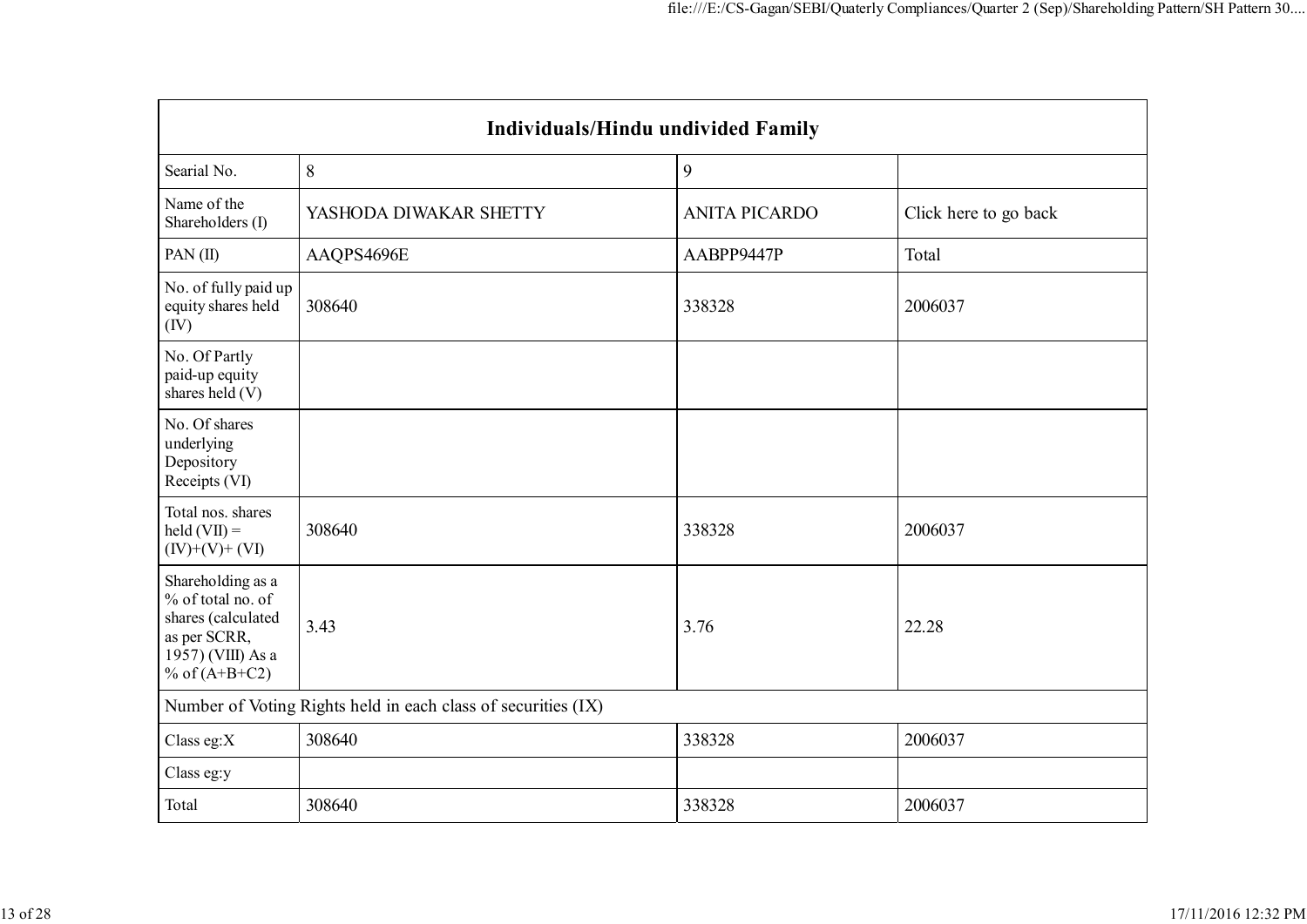| Total as a % of<br>Total Voting rights                                                                                                                                                      | 3.43                                                    | 3.76             | 22.28  |  |  |
|---------------------------------------------------------------------------------------------------------------------------------------------------------------------------------------------|---------------------------------------------------------|------------------|--------|--|--|
| No. Of Shares<br>Underlying<br>Outstanding<br>convertible<br>securities $(X)$                                                                                                               |                                                         |                  |        |  |  |
| No. of Shares<br>Underlying<br>Outstanding<br>Warrants (Xi)                                                                                                                                 |                                                         |                  |        |  |  |
| No. Of Shares<br>Underlying<br>Outstanding<br>convertible<br>securities and No.<br>Of Warrants (Xi)<br>(a)                                                                                  |                                                         |                  |        |  |  |
| Shareholding, as a<br>% assuming full<br>conversion of<br>convertible<br>securities (as a<br>percentage of<br>diluted share<br>capital) $(XI)$ =<br>$(VII)+(Xi)(a)$ As a<br>% of $(A+B+C2)$ | 3.43                                                    | 3.76             | 22.28  |  |  |
|                                                                                                                                                                                             | Number of Locked in shares (XII)                        |                  |        |  |  |
| No. (a)                                                                                                                                                                                     |                                                         |                  |        |  |  |
| As a % of total<br>Shares held (b)                                                                                                                                                          |                                                         |                  |        |  |  |
|                                                                                                                                                                                             | Number of Shares pledged or otherwise encumbered (XIII) |                  |        |  |  |
| No. (a)                                                                                                                                                                                     | $\boldsymbol{0}$                                        | $\boldsymbol{0}$ | 375815 |  |  |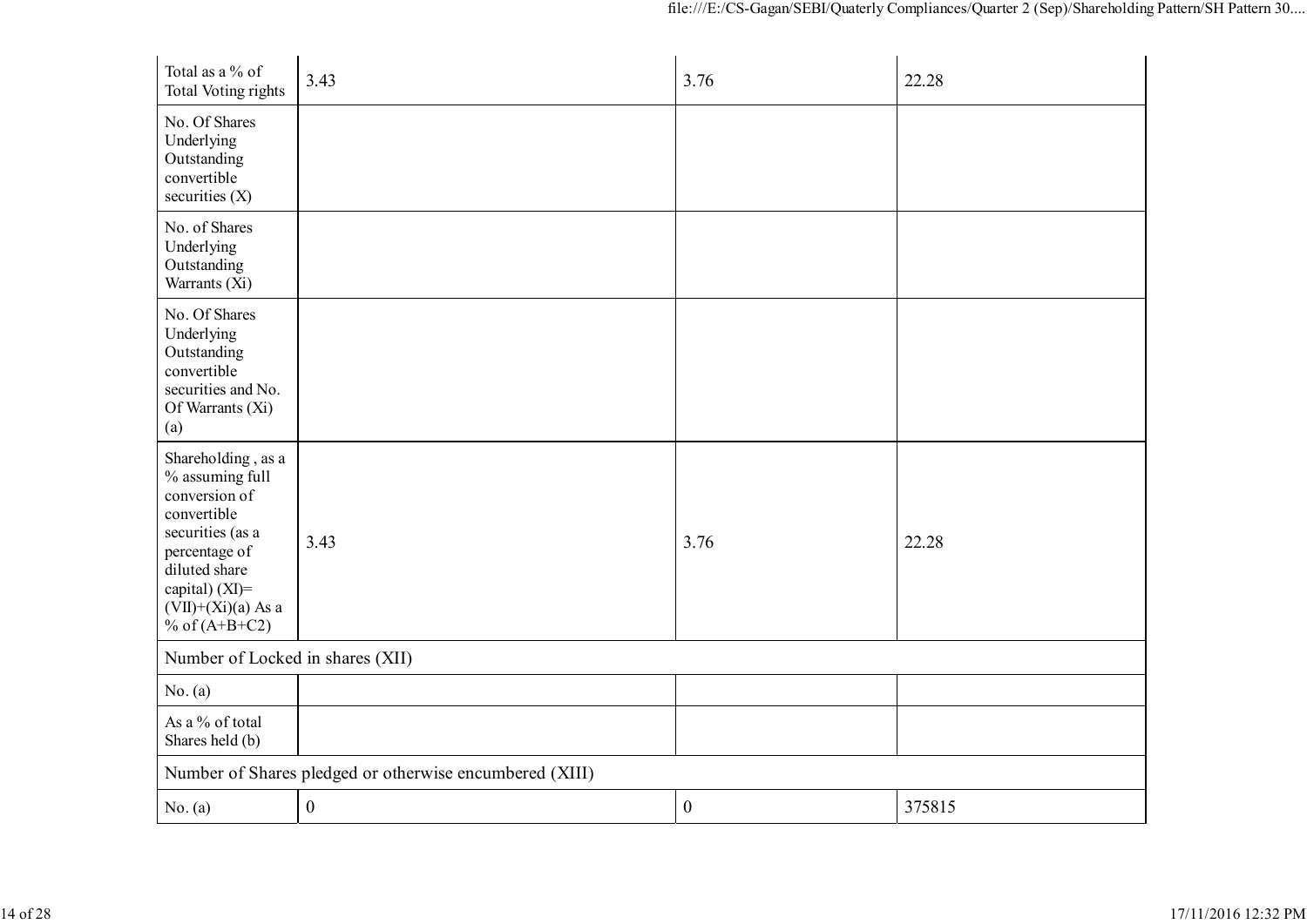| As a % of total<br>Shares held (b)                                   | $\boldsymbol{0}$ | $\mathbf 0$ | 18.73   |  |
|----------------------------------------------------------------------|------------------|-------------|---------|--|
| Number of equity<br>shares held in<br>dematerialized<br>form $(XIV)$ | 308640           | 338328      | 2006037 |  |
| Reason for not providing PAN                                         |                  |             |         |  |
| Reason for not<br>providing PAN                                      |                  |             |         |  |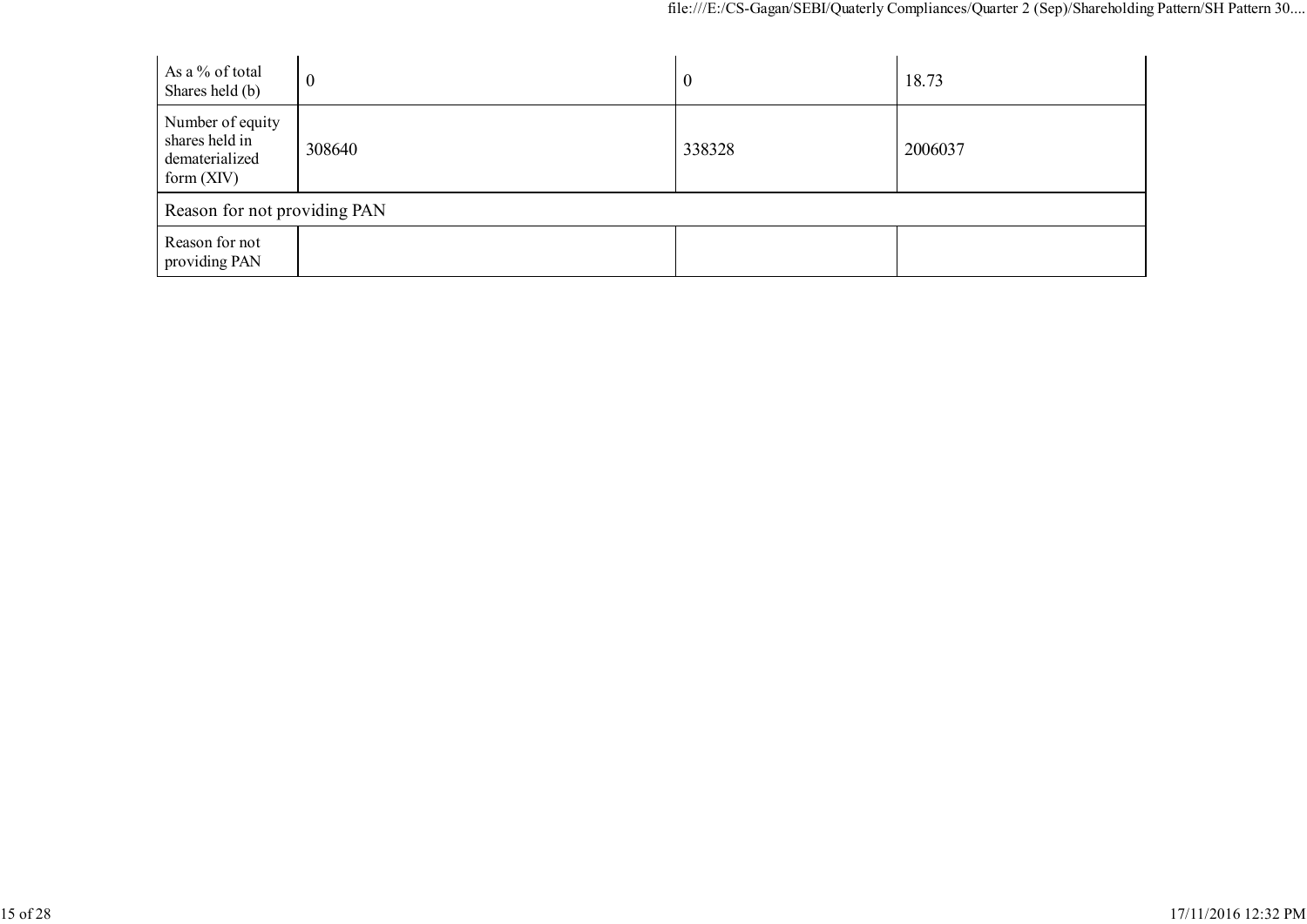| Any Other (specify)                                                                               |                                                                       |                                                 |                                                                                   |                                                                      |                                                                          |                             |
|---------------------------------------------------------------------------------------------------|-----------------------------------------------------------------------|-------------------------------------------------|-----------------------------------------------------------------------------------|----------------------------------------------------------------------|--------------------------------------------------------------------------|-----------------------------|
| Searial No.                                                                                       | $\mathbf{1}$                                                          | $\overline{2}$                                  | $\overline{3}$                                                                    | $\overline{4}$                                                       | 5                                                                        |                             |
| Category                                                                                          | <b>Bodies Corporate</b>                                               | <b>Bodies</b><br>Corporate                      | <b>Bodies Corporate</b>                                                           | <b>Bodies Corporate</b>                                              | <b>Bodies Corporate</b>                                                  | Click<br>here to<br>go back |
| Name of the<br>Shareholders (I)                                                                   | <b>BUNTS</b><br><b>PROPERTIES</b><br><b>PRIVATE</b><br><b>LIMITED</b> | <b>FIBRE</b><br><b>SHELLS</b><br><b>LIMITED</b> | <b>KISHORE</b><br><b>CONSTRUCTION</b><br><b>COMPANY PRIVATE</b><br><b>LIMITED</b> | <b>KONJAL</b><br><b>MACHINES</b><br><b>PRIVATE</b><br><b>LIMITED</b> | <b>SHETRON</b><br><b>ENTERPRISES</b><br><b>PRIVATE</b><br><b>LIMITED</b> |                             |
| PAN $(II)$                                                                                        | AAACK2452P                                                            | AAACF0893P                                      | ABCDE1234A                                                                        | AAACK2484P                                                           | AAACS8709H                                                               | Total                       |
| No. of the<br>Shareholders (I)                                                                    | 1                                                                     | $\mathbf{1}$                                    | 1                                                                                 | 1                                                                    | 1                                                                        | $\mathfrak{S}$              |
| No. of fully paid up<br>equity shares held<br>(IV)                                                | 848857                                                                | 45158                                           | 284200                                                                            | 858055                                                               | 1713617                                                                  | 3749887                     |
| No. Of Partly<br>paid-up equity<br>shares held (V)                                                |                                                                       |                                                 |                                                                                   |                                                                      |                                                                          |                             |
| No. Of shares<br>underlying<br>Depository<br>Receipts (VI)                                        |                                                                       |                                                 |                                                                                   |                                                                      |                                                                          |                             |
| Total nos. shares<br>$\text{held}(\text{VII}) =$<br>$(IV)+(V)+(VI)$                               | 848857                                                                | 45158                                           | 284200                                                                            | 858055                                                               | 1713617                                                                  | 3749887                     |
| Shareholding as a<br>% of total no. of<br>shares (calculated<br>as per SCRR,<br>1957) (VIII) As a | 9.43                                                                  | 0.5                                             | 3.16                                                                              | 9.53                                                                 | 19.03                                                                    | 41.65                       |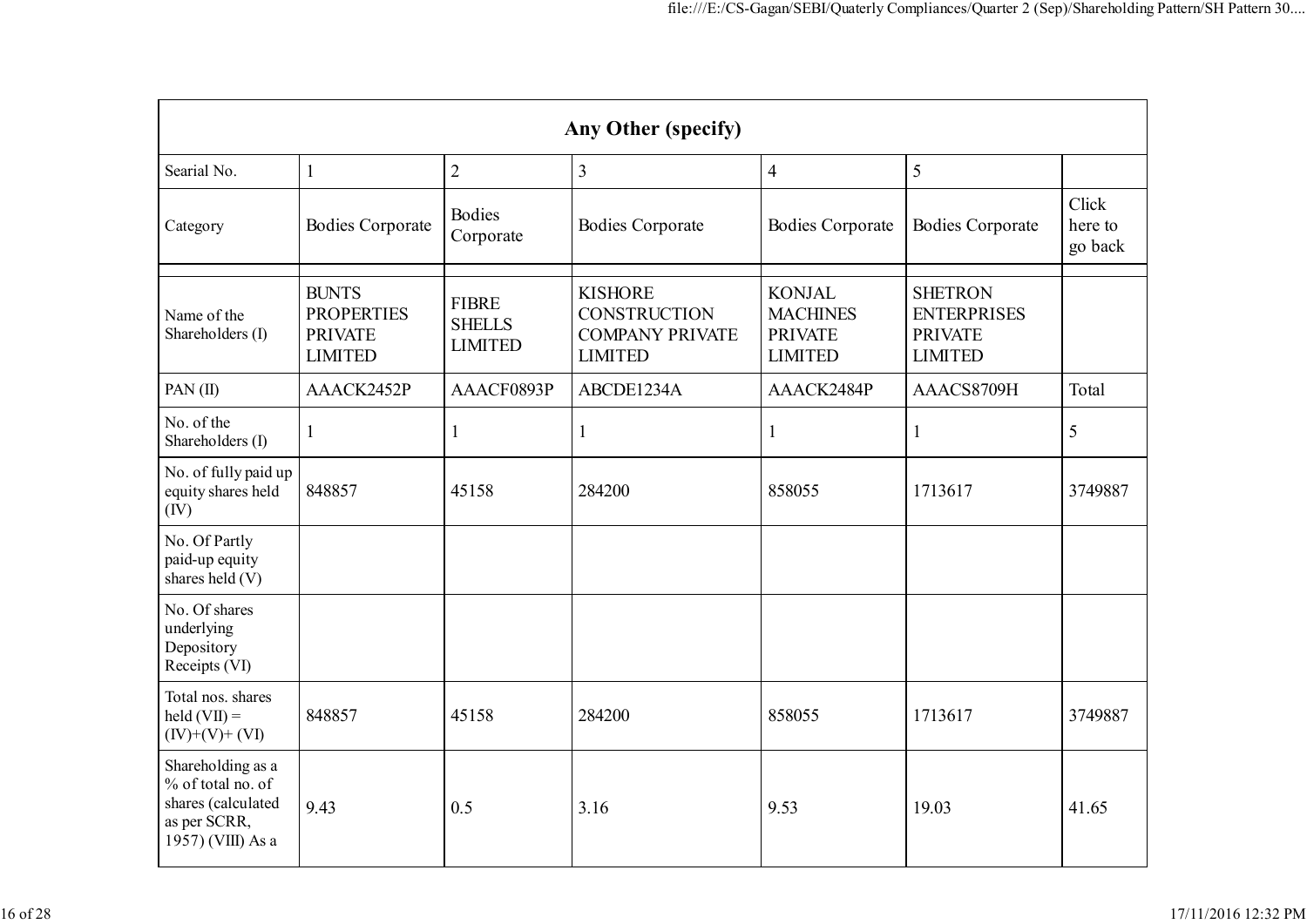| % of $(A+B+C2)$                                                                                                                                                                      |                                                               |       |        |        |         |         |
|--------------------------------------------------------------------------------------------------------------------------------------------------------------------------------------|---------------------------------------------------------------|-------|--------|--------|---------|---------|
|                                                                                                                                                                                      | Number of Voting Rights held in each class of securities (IX) |       |        |        |         |         |
| Class eg: X                                                                                                                                                                          | 848857                                                        | 45158 | 284200 | 858055 | 1713617 | 3749887 |
| Class eg:y                                                                                                                                                                           |                                                               |       |        |        |         |         |
| Total                                                                                                                                                                                | 848857                                                        | 45158 | 284200 | 858055 | 1713617 | 3749887 |
| Total as a % of<br>Total Voting rights                                                                                                                                               | 9.43                                                          | 0.5   | 3.16   | 9.53   | 19.03   | 41.65   |
| No. Of Shares<br>Underlying<br>Outstanding<br>convertible<br>securities $(X)$                                                                                                        |                                                               |       |        |        |         |         |
| No. of Shares<br>Underlying<br>Outstanding<br>Warrants (Xi)                                                                                                                          |                                                               |       |        |        |         |         |
| No. Of Shares<br>Underlying<br>Outstanding<br>convertible<br>securities and No.<br>Of Warrants (Xi)<br>(a)                                                                           |                                                               |       |        |        |         |         |
| Shareholding, as a<br>% assuming full<br>conversion of<br>convertible<br>securities (as a<br>percentage of<br>diluted share<br>capital) (XI)=<br>$(VII)+(X)$ As a %<br>of $(A+B+C2)$ | 9.43                                                          | 0.5   | 3.16   | 9.53   | 19.03   | 41.65   |
| Number of Locked in shares (XII)                                                                                                                                                     |                                                               |       |        |        |         |         |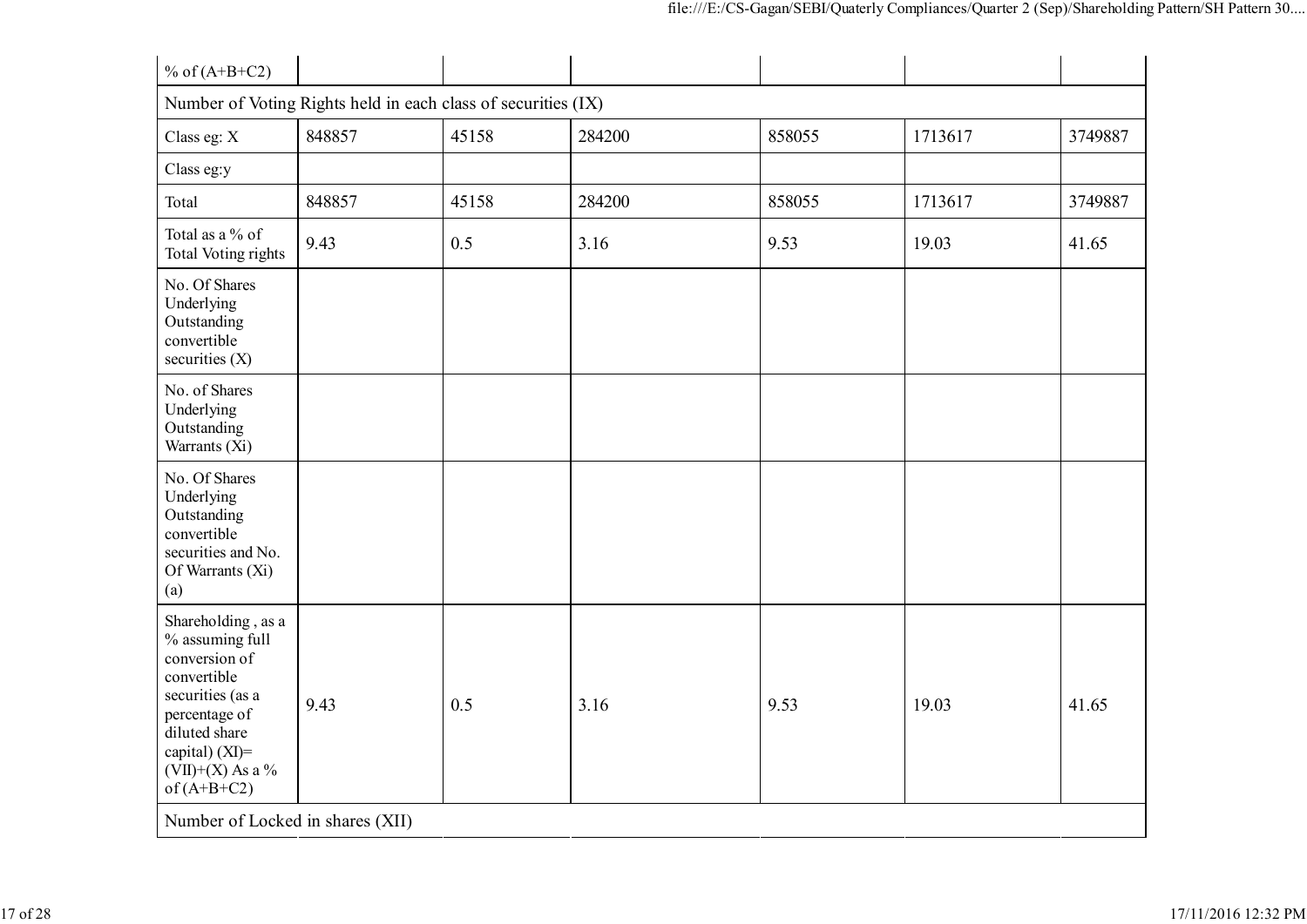| No. (a)                                                              |                                                         |                  |                  |                  |         |         |  |
|----------------------------------------------------------------------|---------------------------------------------------------|------------------|------------------|------------------|---------|---------|--|
| As a % of total<br>Shares held (b)                                   |                                                         |                  |                  |                  |         |         |  |
|                                                                      | Number of Shares pledged or otherwise encumbered (XIII) |                  |                  |                  |         |         |  |
| No. (a)                                                              | $\theta$                                                | $\boldsymbol{0}$ | $\boldsymbol{0}$ | $\boldsymbol{0}$ | 100000  | 100000  |  |
| As a % of total<br>Shares held (b)                                   | $\boldsymbol{0}$                                        | $\boldsymbol{0}$ | $\boldsymbol{0}$ | $\boldsymbol{0}$ | 5.84    | 2.67    |  |
| Number of equity<br>shares held in<br>dematerialized<br>form $(XIV)$ | 848857                                                  | 45158            | 284200           | 858055           | 1713617 | 3749887 |  |
| Reason for not<br>providing PAN                                      |                                                         |                  |                  |                  |         |         |  |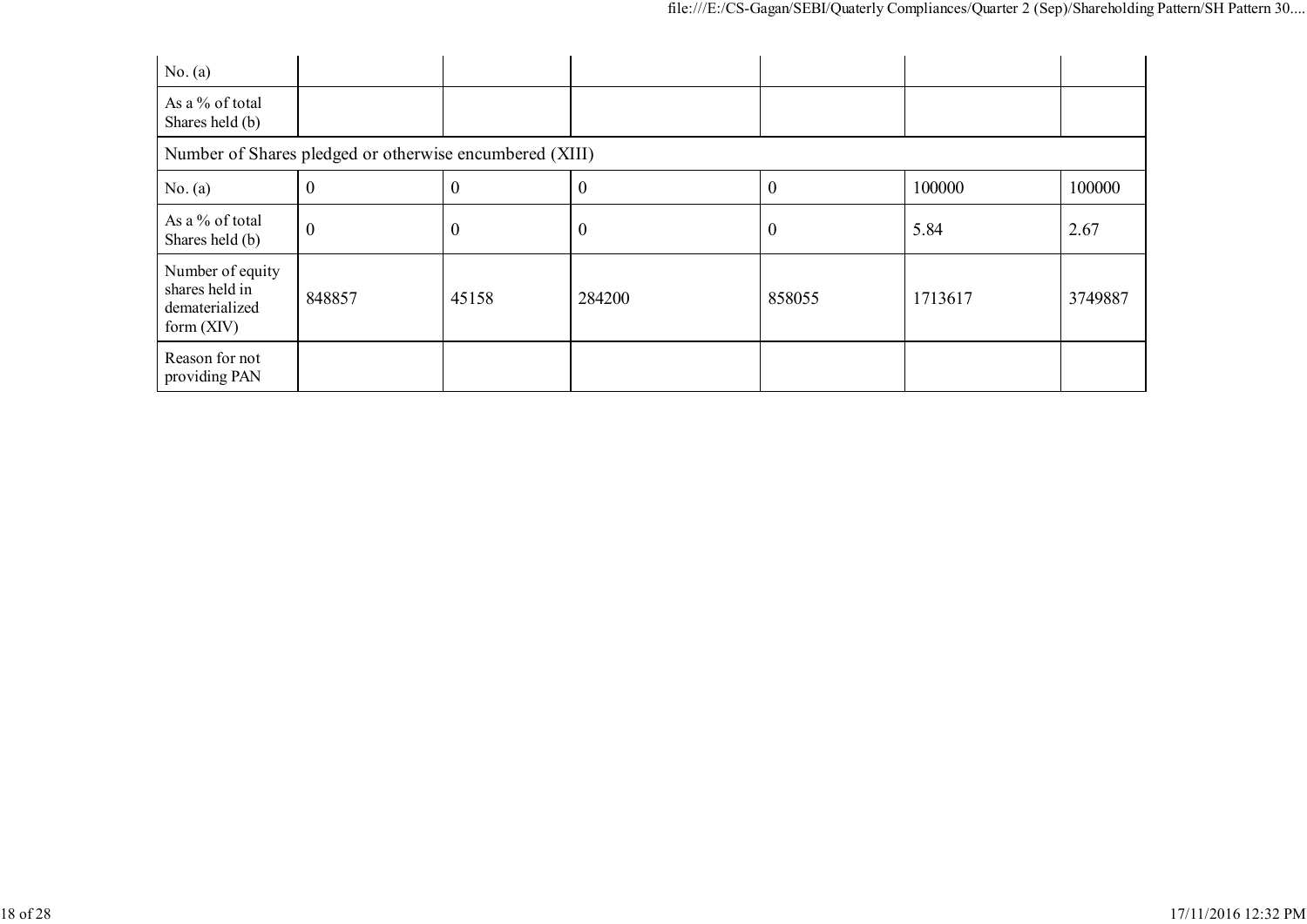| Individuals (NonResident Individuals/Foreign Individuals)                                                            |                                                               |                       |                       |  |
|----------------------------------------------------------------------------------------------------------------------|---------------------------------------------------------------|-----------------------|-----------------------|--|
| Searial No.                                                                                                          | 1                                                             | $\overline{2}$        |                       |  |
| Name of the<br>Shareholders (I)                                                                                      | <b>MARIE THERESE PICARDO</b>                                  | <b>RONALD PICARDO</b> | Click here to go back |  |
| PAN $(II)$                                                                                                           | AVMPP3913C                                                    | AVOPP4290N            | Total                 |  |
| No. of fully paid up<br>equity shares held<br>(IV)                                                                   | 79133                                                         | 2500                  | 81633                 |  |
| No. Of Partly<br>paid-up equity<br>shares held (V)                                                                   |                                                               |                       |                       |  |
| No. Of shares<br>underlying<br>Depository<br>Receipts (VI)                                                           |                                                               |                       |                       |  |
| Total nos. shares<br>$\text{held}(\text{VII}) =$<br>$(IV)+(V)+(VI)$                                                  | 79133                                                         | 2500                  | 81633                 |  |
| Shareholding as a<br>% of total no. of<br>shares (calculated<br>as per SCRR,<br>1957) (VIII) As a<br>% of $(A+B+C2)$ | 0.88                                                          | 0.03                  | 0.91                  |  |
|                                                                                                                      | Number of Voting Rights held in each class of securities (IX) |                       |                       |  |
| Class eg: X                                                                                                          | 79133                                                         | 2500                  | 81633                 |  |
| Class eg:y                                                                                                           |                                                               |                       |                       |  |
| Total                                                                                                                | 79133                                                         | 2500                  | 81633                 |  |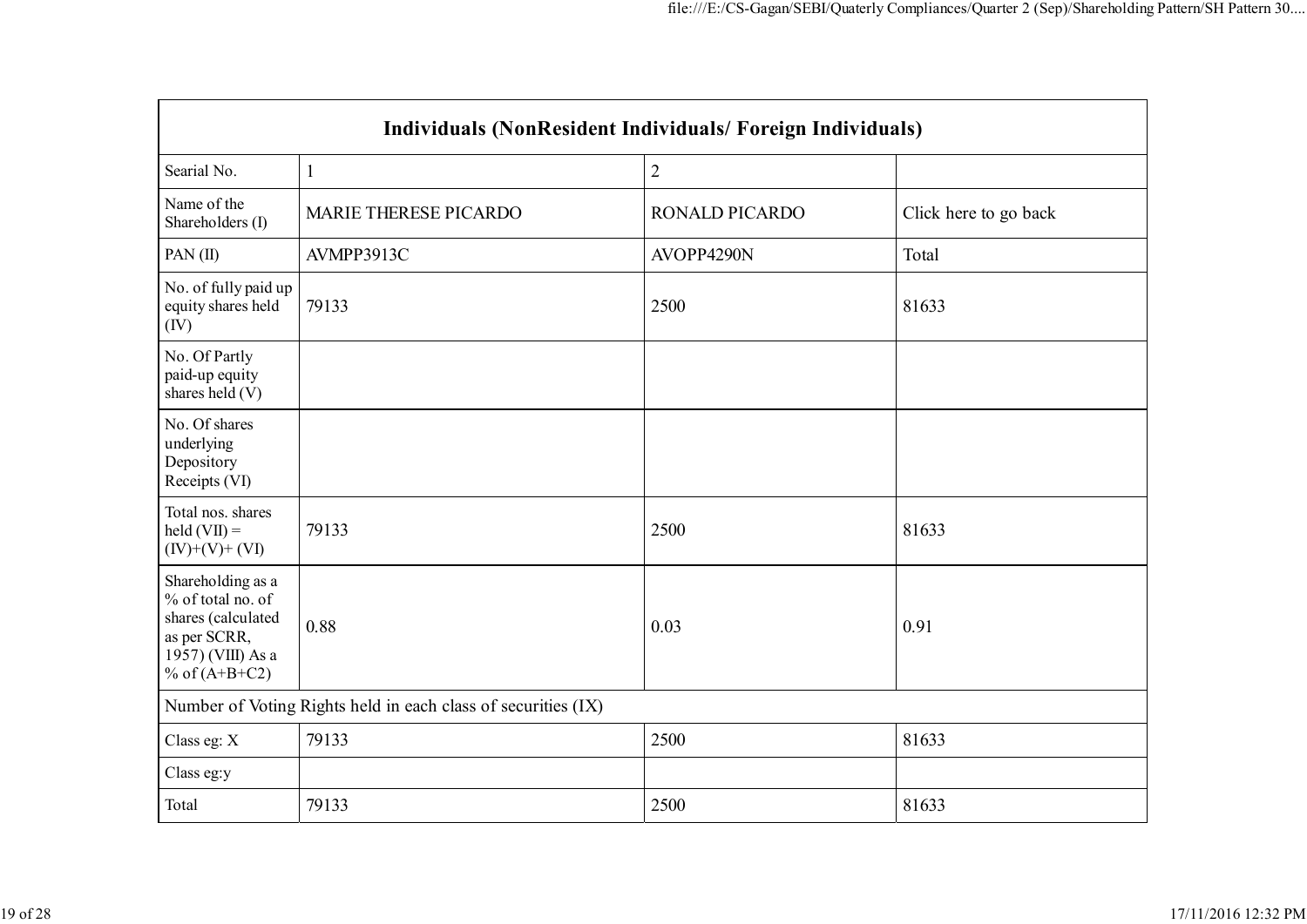| Total as a % of<br><b>Total Voting rights</b>                                                                                                                                        | 0.88                                                    | 0.03             | 0.91             |
|--------------------------------------------------------------------------------------------------------------------------------------------------------------------------------------|---------------------------------------------------------|------------------|------------------|
| No. Of Shares<br>Underlying<br>Outstanding<br>convertible<br>securities $(X)$                                                                                                        |                                                         |                  |                  |
| No. of Shares<br>Underlying<br>Outstanding<br>Warrants (Xi)                                                                                                                          |                                                         |                  |                  |
| No. Of Shares<br>Underlying<br>Outstanding<br>convertible<br>securities and No.<br>Of Warrants (Xi)<br>(a)                                                                           |                                                         |                  |                  |
| Shareholding, as a<br>% assuming full<br>conversion of<br>convertible<br>securities (as a<br>percentage of<br>diluted share<br>capital) (XI)=<br>$(VII)+(X)$ As a %<br>of $(A+B+C2)$ | 0.88                                                    | 0.03             | 0.91             |
| Number of Locked in shares (XII)                                                                                                                                                     |                                                         |                  |                  |
| No. (a)                                                                                                                                                                              |                                                         |                  |                  |
| As a % of total<br>Shares held (b)                                                                                                                                                   |                                                         |                  |                  |
|                                                                                                                                                                                      | Number of Shares pledged or otherwise encumbered (XIII) |                  |                  |
| No. (a)                                                                                                                                                                              | $\boldsymbol{0}$                                        | $\boldsymbol{0}$ | $\boldsymbol{0}$ |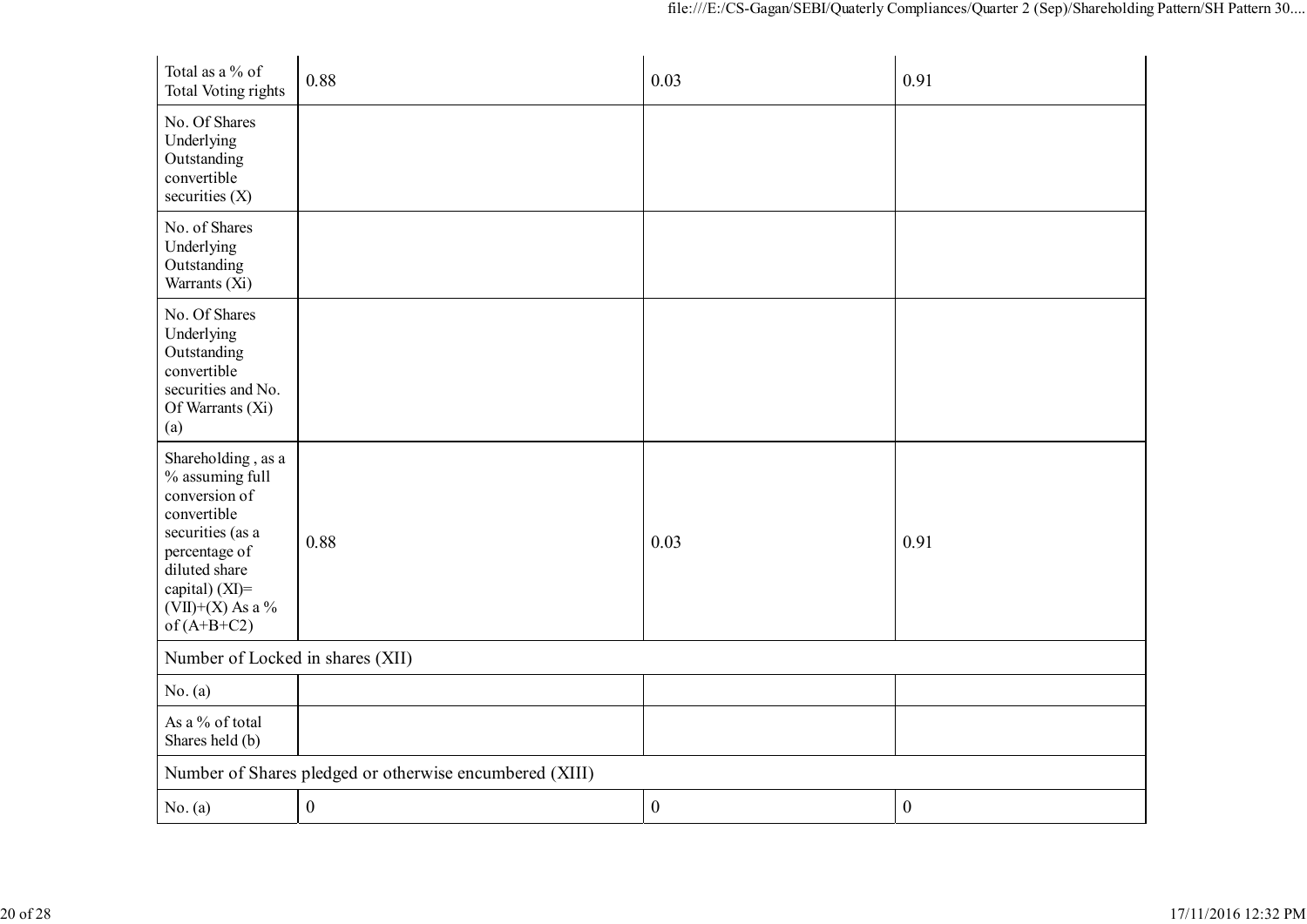| As a % of total<br>Shares held (b)                                   | $\boldsymbol{0}$ | $\boldsymbol{0}$ | $\bf{0}$ |
|----------------------------------------------------------------------|------------------|------------------|----------|
| Number of equity<br>shares held in<br>dematerialized<br>form $(XIV)$ | 79033            | 2500             | 81533    |
| Reason for not providing PAN                                         |                  |                  |          |
| Reason for not<br>providing PAN                                      |                  |                  |          |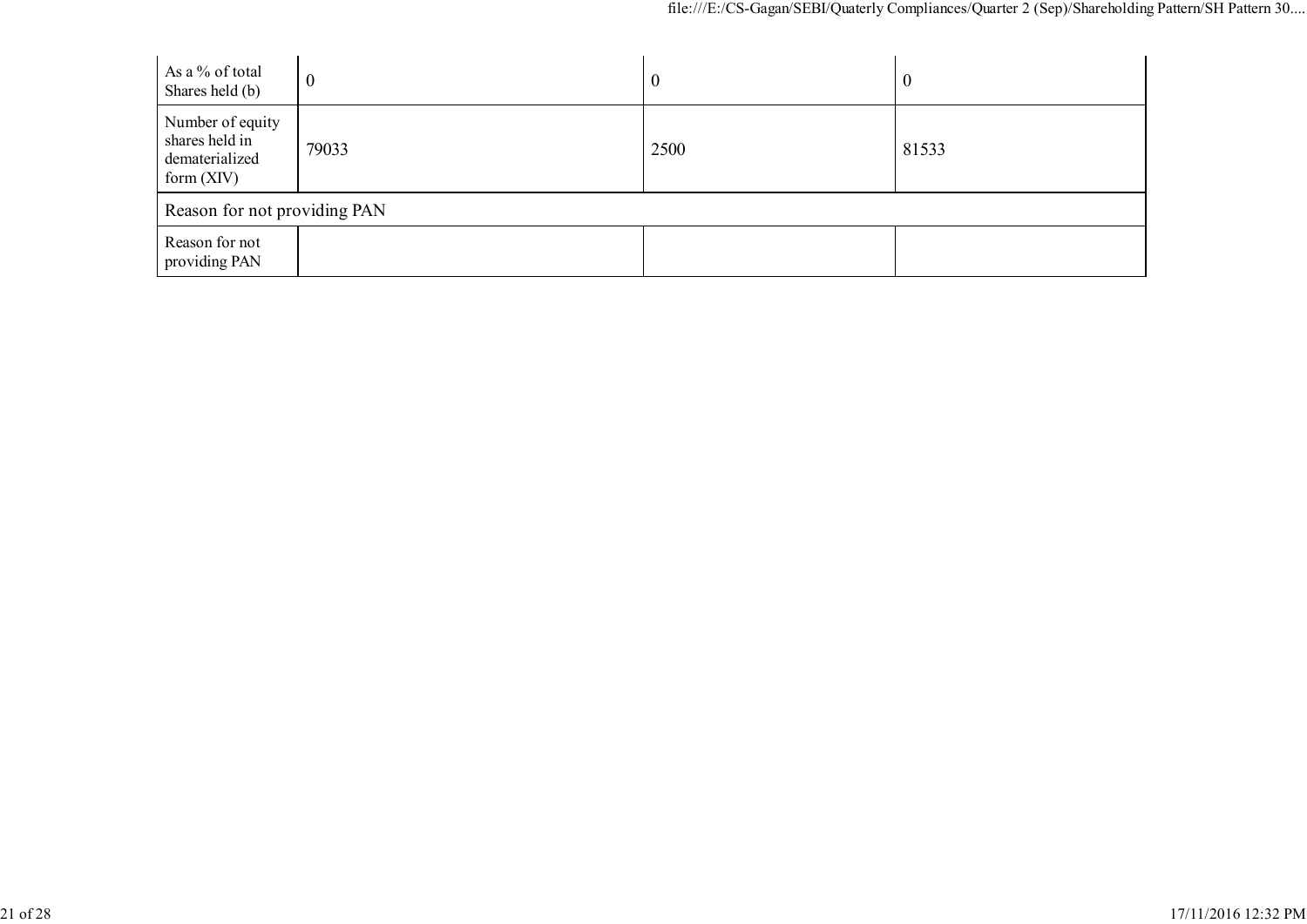| Individuals - ii. Individual shareholders holding nominal share capital in excess of Rs. 2 lakhs.                    |                     |                      |                  |                       |  |
|----------------------------------------------------------------------------------------------------------------------|---------------------|----------------------|------------------|-----------------------|--|
| Searial No.                                                                                                          | $\mathbf{1}$        | $\overline{2}$       | $\overline{3}$   |                       |  |
| Name of the<br>Shareholders (I)                                                                                      | HITESH RAMJI JAVERI | HARSHA HITESH JAVERI | RAMACHANDRA BHAT | Click here to go back |  |
| PAN $(II)$                                                                                                           | AABPJ4691H          | AAEPJ7739F           | AAOPB3441J       | Total                 |  |
| No. of fully paid up<br>equity shares held<br>(IV)                                                                   | 280000              | 170088               | 102731           | 552819                |  |
| No. Of Partly<br>paid-up equity<br>shares held (V)                                                                   |                     |                      |                  |                       |  |
| No. Of shares<br>underlying<br>Depository<br>Receipts (VI)                                                           |                     |                      |                  |                       |  |
| Total nos. shares<br>held $(VII) =$<br>$(IV)+(V)+(VI)$                                                               | 280000              | 170088               | 102731           | 552819                |  |
| Shareholding as a<br>% of total no. of<br>shares (calculated<br>as per SCRR,<br>1957) (VIII) As a<br>% of $(A+B+C2)$ | 3.11                | 1.89                 | 1.14             | 6.14                  |  |
| Number of Voting Rights held in each class of securities (IX)                                                        |                     |                      |                  |                       |  |
| Class eg: X                                                                                                          | 280000              | 170088               | 102731           | 552819                |  |
| Class eg:y                                                                                                           |                     |                      |                  |                       |  |
| Total                                                                                                                | 280000              | 170088               | 102731           | 552819                |  |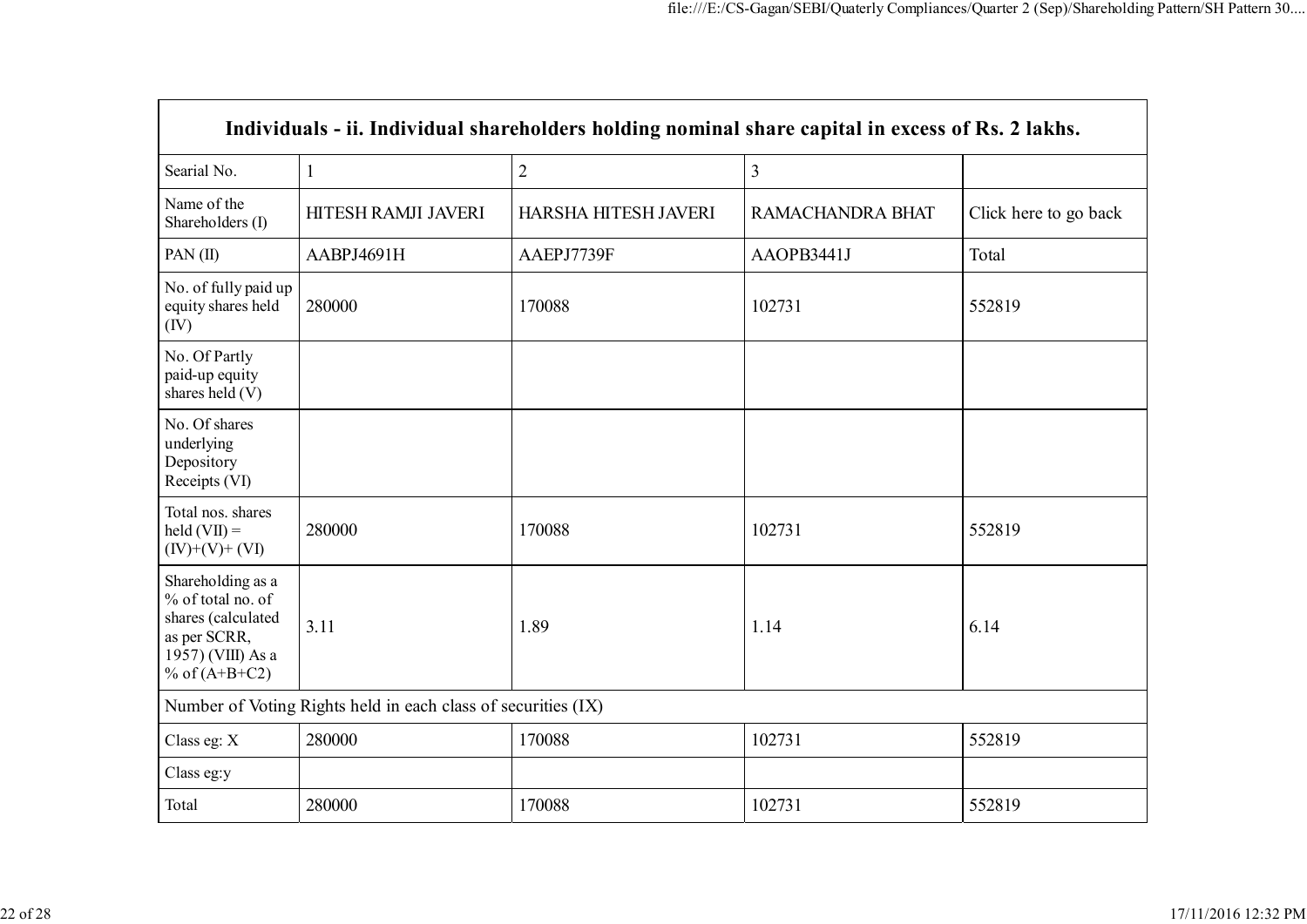| Total as a % of<br><b>Total Voting rights</b>                                                                                                                                        | 3.11   | 1.89   | 1.14   | 6.14   |
|--------------------------------------------------------------------------------------------------------------------------------------------------------------------------------------|--------|--------|--------|--------|
| No. Of Shares<br>Underlying<br>Outstanding<br>convertible<br>securities (X)                                                                                                          |        |        |        |        |
| No. of Shares<br>Underlying<br>Outstanding<br>Warrants (Xi)                                                                                                                          |        |        |        |        |
| No. Of Shares<br>Underlying<br>Outstanding<br>convertible<br>securities and No.<br>Of Warrants (Xi)<br>(a)                                                                           |        |        |        |        |
| Shareholding, as a<br>% assuming full<br>conversion of<br>convertible<br>securities (as a<br>percentage of<br>diluted share<br>capital) (XI)=<br>$(VII)+(X)$ As a %<br>of $(A+B+C2)$ | 3.11   | 1.89   | 1.14   | 6.14   |
| Number of Locked in shares (XII)                                                                                                                                                     |        |        |        |        |
| No. (a)                                                                                                                                                                              |        |        |        |        |
| As a % of total<br>Shares held (b)                                                                                                                                                   |        |        |        |        |
| Number of equity<br>shares held in<br>dematerialized<br>form $(XIV)$                                                                                                                 | 280000 | 170088 | 102731 | 552819 |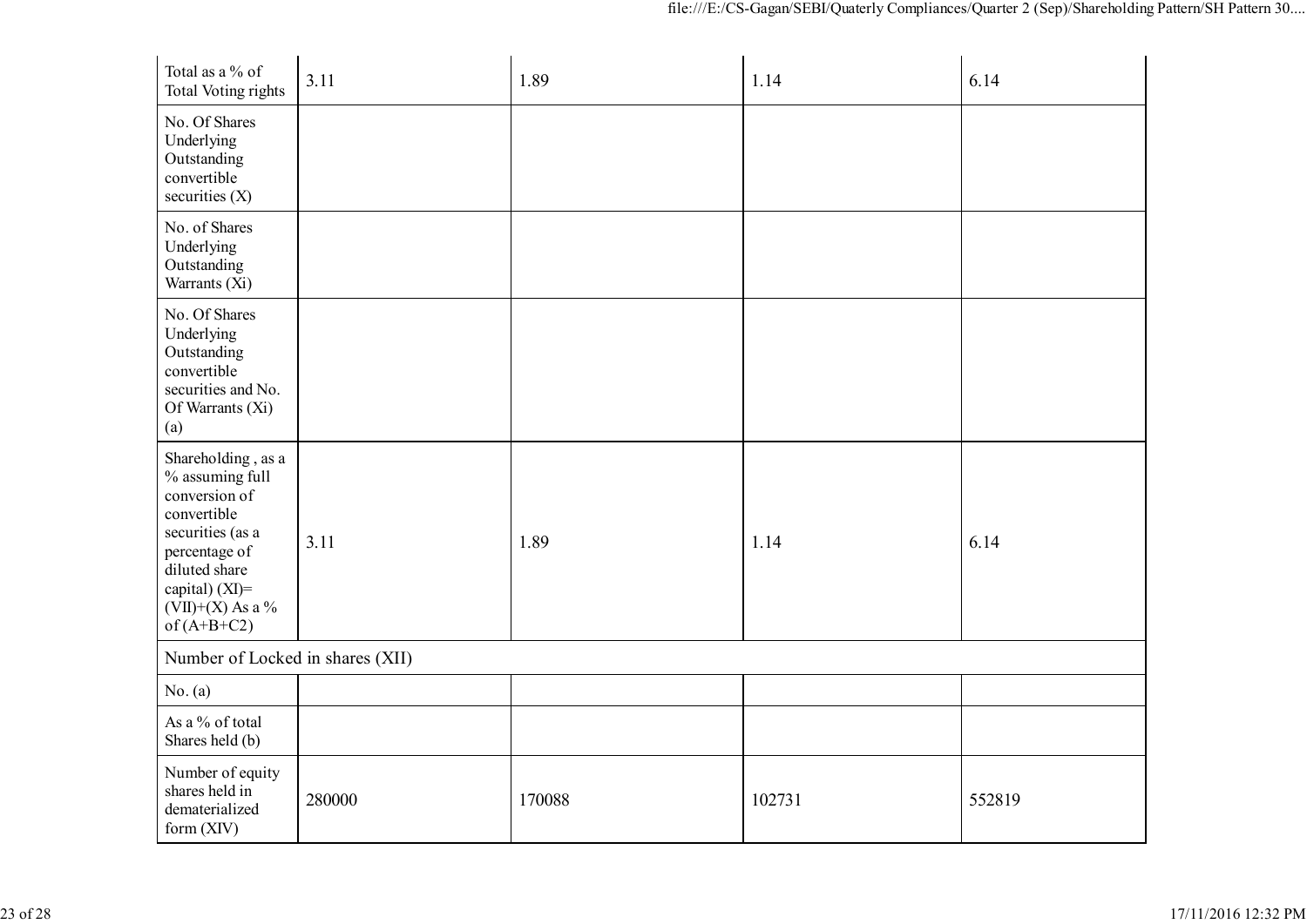| Reason for not providing PAN    |  |  |
|---------------------------------|--|--|
| Reason for not<br>providing PAN |  |  |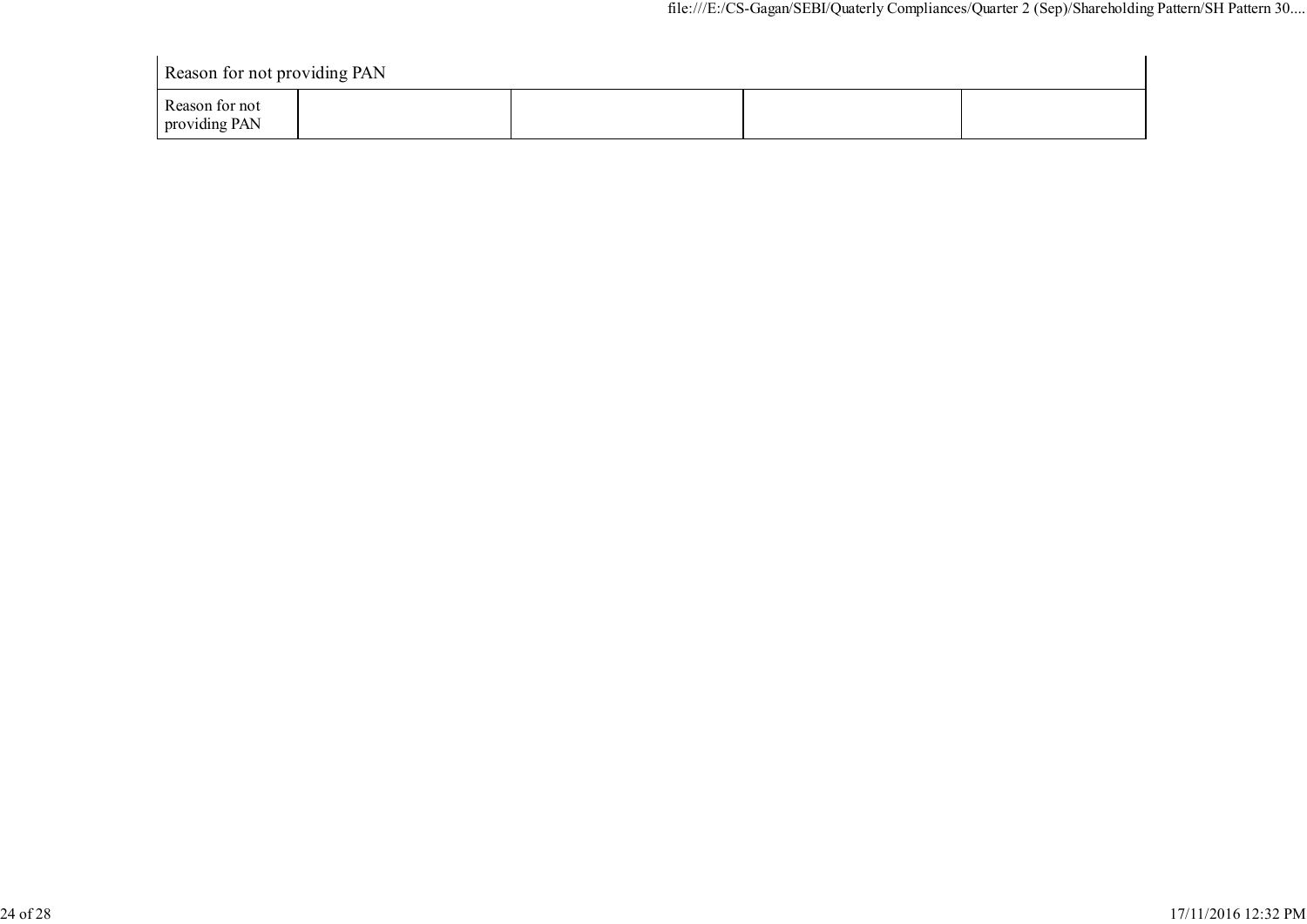| Any Other (specify)                                                                                                  |                            |                     |                                                       |                                           |                          |  |  |
|----------------------------------------------------------------------------------------------------------------------|----------------------------|---------------------|-------------------------------------------------------|-------------------------------------------|--------------------------|--|--|
| Searial No.                                                                                                          | 1                          | $\overline{2}$      | $\overline{3}$                                        | $\overline{4}$                            |                          |  |  |
| Category                                                                                                             | <b>Bodies</b><br>Corporate | Clearing<br>Members | <b>Bodies Corporate</b>                               | <b>Bodies Corporate</b>                   |                          |  |  |
| Category / More<br>than 1 percentage                                                                                 | Category                   | Category            | More than 1 percentage of<br>shareholding             | More than 1 percentage of<br>shareholding |                          |  |  |
| Name of the<br>Shareholders (I)                                                                                      |                            |                     | <b>GREEN ECOLOGICAL MANAGED</b><br>SERVICES PVT. LTD. | <b>SCAN HOLDING PVT</b><br><b>LTD</b>     | Click here to<br>go back |  |  |
| PAN(II)                                                                                                              |                            |                     | AADCG0590M                                            | AABCS0852N                                | Total                    |  |  |
| No. of the<br>Shareholders (I)                                                                                       | 68                         | 35                  | 1                                                     | 1                                         | 103                      |  |  |
| No. of fully paid up<br>equity shares held<br>(IV)                                                                   | 494758                     | 31569               | 304280                                                | 113800                                    | 526327                   |  |  |
| No. Of Partly<br>paid-up equity<br>shares held (V)                                                                   |                            |                     |                                                       |                                           |                          |  |  |
| No. Of shares<br>underlying<br>Depository<br>Receipts (VI)                                                           |                            |                     |                                                       |                                           |                          |  |  |
| Total nos. shares<br>$\text{held}(\text{VII}) =$<br>$(IV)+(V)+(VI)$                                                  | 494758                     | 31569               | 304280                                                | 113800                                    | 526327                   |  |  |
| Shareholding as a<br>% of total no. of<br>shares (calculated<br>as per SCRR,<br>1957) (VIII) As a<br>% of $(A+B+C2)$ | 5.5                        | 0.35                | 3.38                                                  | 1.26                                      | 5.85                     |  |  |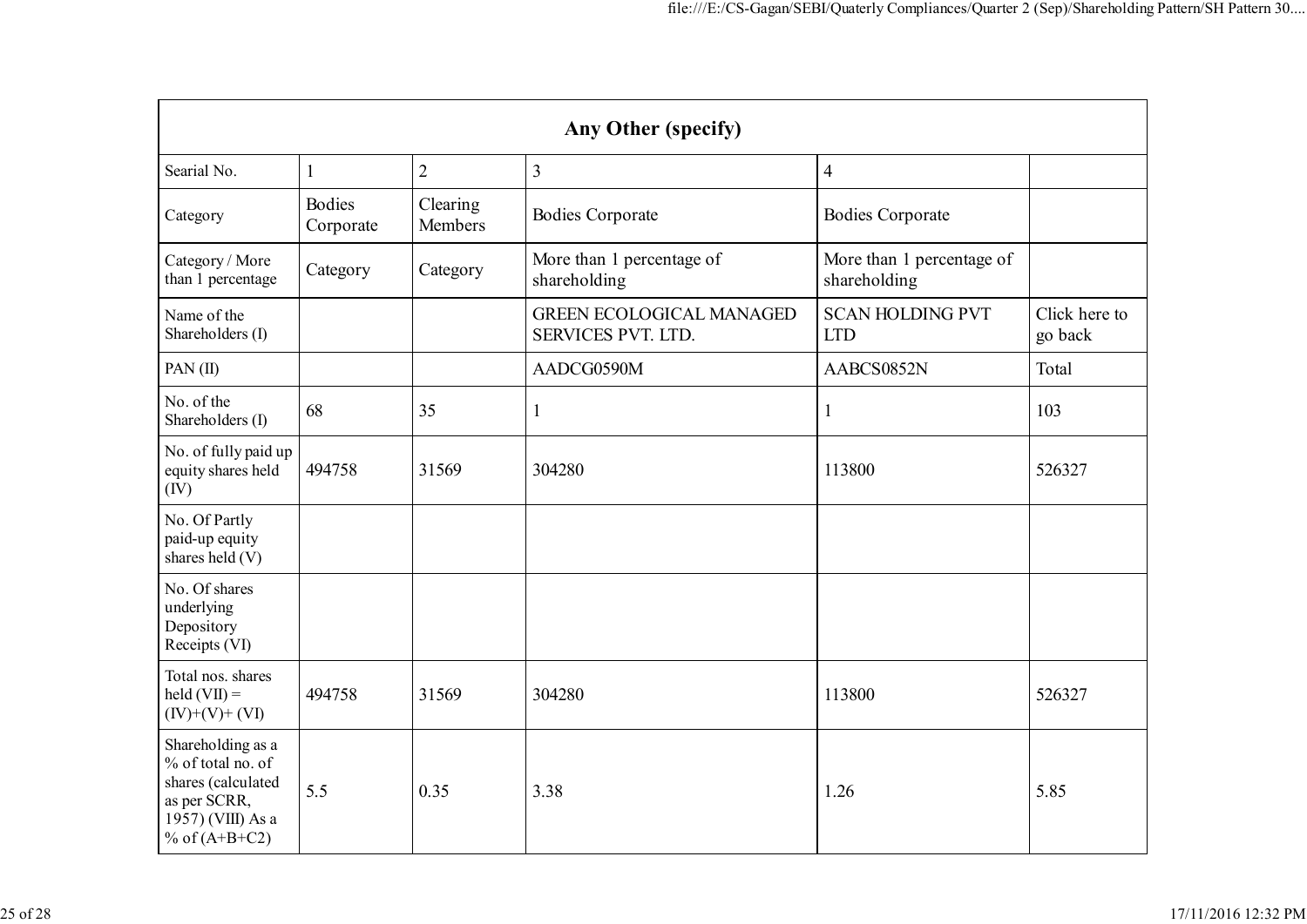| Number of Voting Rights held in each class of securities (IX)                                                                                                                        |        |       |        |        |        |  |
|--------------------------------------------------------------------------------------------------------------------------------------------------------------------------------------|--------|-------|--------|--------|--------|--|
| Class eg: X                                                                                                                                                                          | 494758 | 31569 | 304280 | 113800 | 526327 |  |
| Class eg:y                                                                                                                                                                           |        |       |        |        |        |  |
| Total                                                                                                                                                                                | 494758 | 31569 | 304280 | 113800 | 526327 |  |
| Total as a % of<br><b>Total Voting rights</b>                                                                                                                                        | 5.5    | 0.35  | 3.38   | 1.26   | 5.85   |  |
| No. Of Shares<br>Underlying<br>Outstanding<br>convertible<br>securities $(X)$                                                                                                        |        |       |        |        |        |  |
| No. of Shares<br>Underlying<br>Outstanding<br>Warrants (Xi)                                                                                                                          |        |       |        |        |        |  |
| No. Of Shares<br>Underlying<br>Outstanding<br>convertible<br>securities and No.<br>Of Warrants (Xi)<br>(a)                                                                           |        |       |        |        |        |  |
| Shareholding, as a<br>% assuming full<br>conversion of<br>convertible<br>securities (as a<br>percentage of<br>diluted share<br>capital) (XI)=<br>$(VII)+(X)$ As a %<br>of $(A+B+C2)$ | 5.5    | 0.35  | 3.38   | 1.26   | 5.85   |  |
| Number of Locked in shares (XII)                                                                                                                                                     |        |       |        |        |        |  |
| No. (a)                                                                                                                                                                              |        |       |        |        |        |  |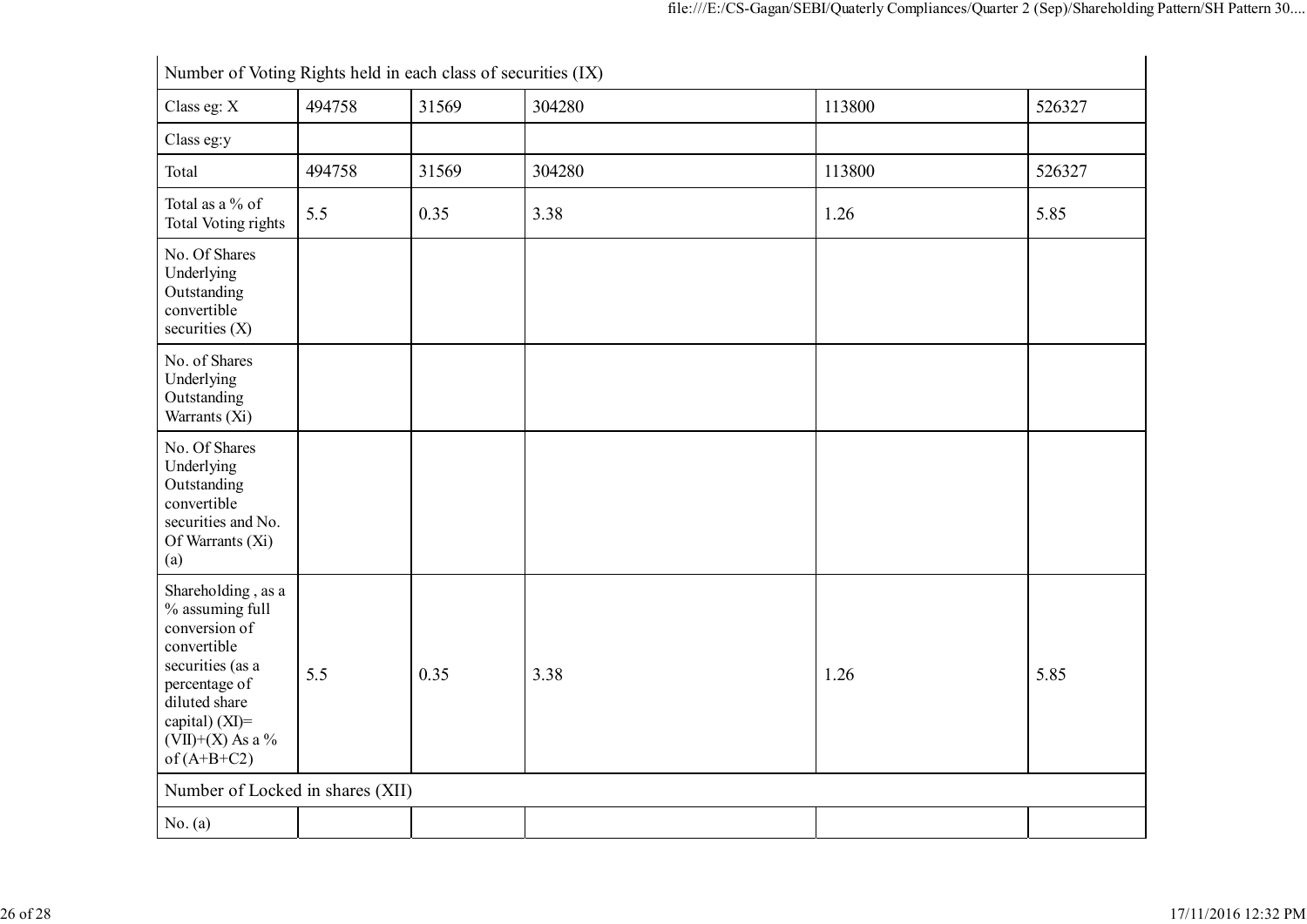| As a % of total<br>Shares held (b)                                   |        |       |        |        |        |  |  |
|----------------------------------------------------------------------|--------|-------|--------|--------|--------|--|--|
| Number of equity<br>shares held in<br>dematerialized<br>form $(XIV)$ | 393758 | 31569 | 204280 | 113800 | 425327 |  |  |
| Reason for not providing PAN                                         |        |       |        |        |        |  |  |
| Reason for not<br>providing PAN                                      |        |       |        |        |        |  |  |